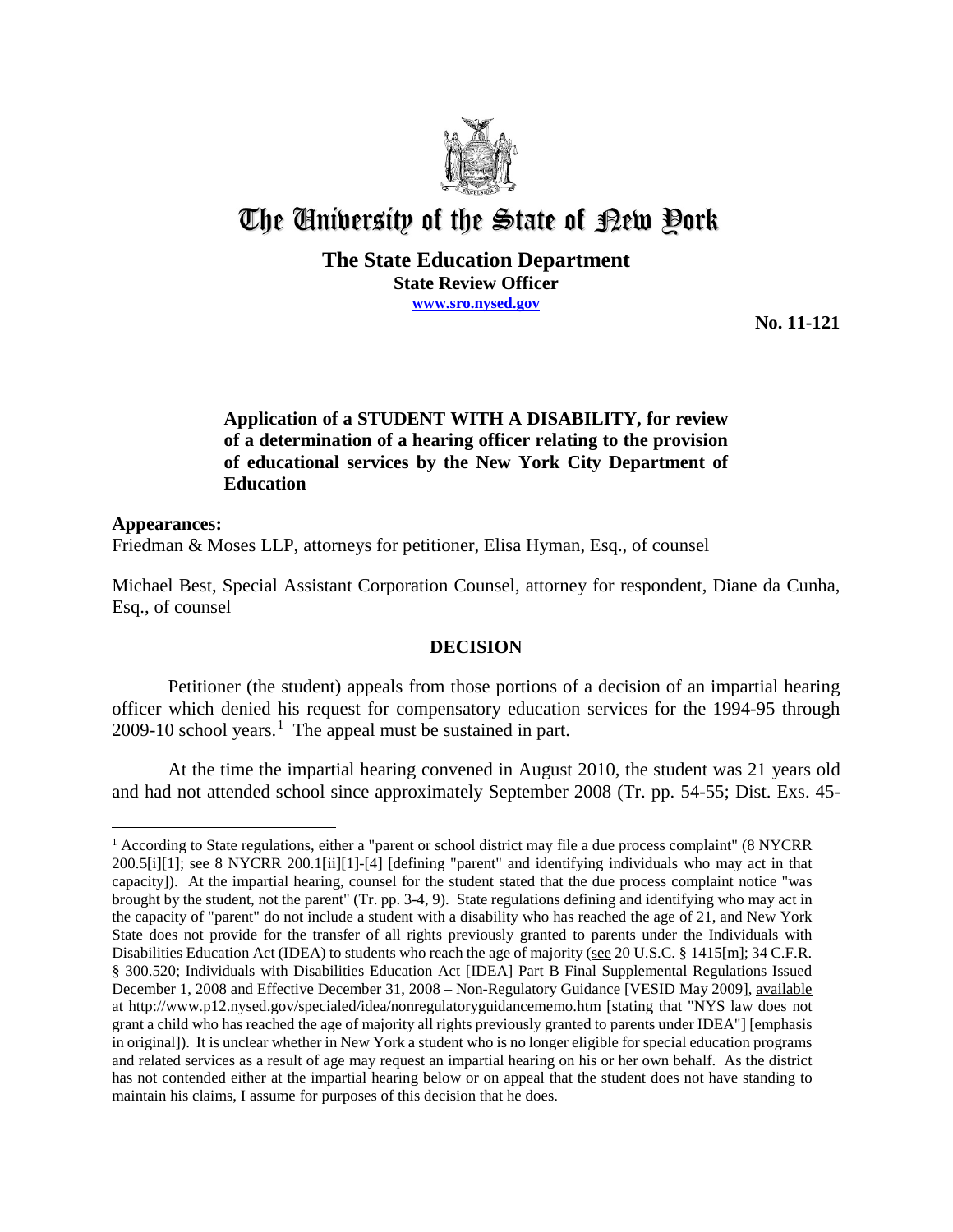46). His eligibility for special education programs and related services as a student with a disability until the end of the 2009-10 school year is not in dispute in this appeal.<sup>2</sup>

# **Background**

The student has a long history of receiving special education services while he attended school. However, as further discussed below, I find that most of his claims are barred by the statute of limitations; therefore, the student's educational history will be discussed only to the extent necessary as it relates to his remaining claims.

The student has received special education services since the 1993-94 school year (Student Ex. CC). From 1996 until the time he left school during the 2008-09 school year, the student was classified as a student with an emotional disturbance and received speech-language therapy, occupational therapy (OT), and counseling (Dist. Exs. 7-9; 56-57; Student Exs. V-BB; see 34 C.F.R. § 300.8[c][4][i]; 8 NYCRR 200.1[zz][4]). At the beginning of the 2005-06 school year, when the student was 16, he began participating in alternate assessment at a vocational high school (Tr. pp. 2170-72; Dist. Exs. 16; 40 at p. 2; 54; 56 at p. 2). The student's attendance declined after he was placed in alternate assessment, and he was present on 72 school days for each of the 2005- 06 and 2006-07 school years (Student Ex. EEEE at p. 52). During the 2007-08 school year, the student was present at school only twice (id.). The student was absent for the first few weeks of the 2008-09 school year, after which the district initiated discharge proceedings (Dist. Exs. 46-48). When neither the student nor his mother participated at the planning interview scheduled by the district to address his truancy and the district discharged the student from enrollment, effective from the first school day of the 2008-09 school year (Dist. Ex. 45; Student Ex. CCCC).

Sometime between 2009 and January 2010, the student contacted the Huntington Learning Center (HLC) after seeing a television advertisement for their tutoring services; after learning that he could not afford the program and hearing his account of the district's failure to assist the student, HLC referred the student to the attorney that represented him at the impartial hearing and represents him on appeal (Tr. pp. 2224-26; Student Ex. I).

# **Due Process Complaint Notice and Response**

By due process complaint notice dated June 3, 3010, the student asserted claims against the district pursuant to the IDEA, section 504 of the Rehabilitation Act of 1973 (section 504) (29 U.S.C. §§ 701-796[l] [1998]), and 42 U.S.C. § 1983 (section 1983) (Dist. Ex. 1). Specific to his IDEA claims, the student asserted that the district had failed to provide him with a free appropriate public education (FAPE) "for his entire school career to date" by failing to follow the IDEA's procedural requirements and by developing individualized education programs (IEPs) that failed to address the student's needs (id. at pp. 3-4, 7). The student contended that his claims were not barred by the IDEA's two-year statute of limitations because the district failed to provide the student and the parent with required notice; the student did not know of his claims; notice was not provided to the student in a format accessible to him as a nonreader; the student was challenging

<sup>&</sup>lt;sup>2</sup> The student asserted at the impartial hearing and asserts on appeal that the district improperly classified him as a student with an emotional disturbance (Dist. Ex. 1 at p. 7; see 34 C.F.R. § 300.8[c][4][i]; 8 NYCRR  $200.1[zz][4]$ .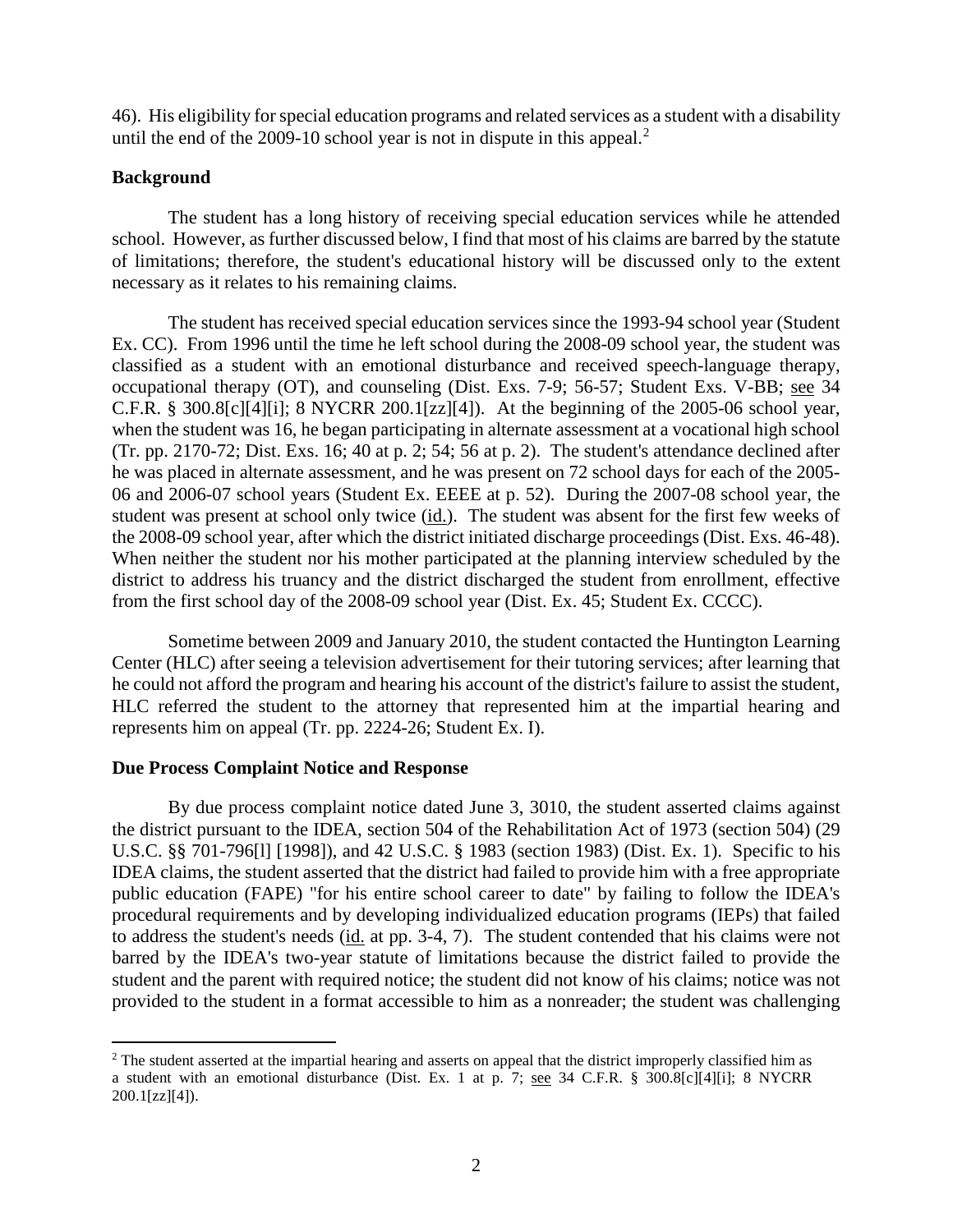systemic policies and practices, of which he was not aware prior to being advised by counsel; the student's membership in a class action lawsuit tolled the limitations periods of some of his claims; and the student did not learn that he was learning disabled until 2010 (id. at p. 6). The student also asserted that the district discharged him for truancy without following the required procedures for discharging a student with a disability (id. at pp. 5-6).

The student specifically challenged the district's classification of him as a student with an emotional disturbance; its "fail[ure] to adequately diagnose [his] learning disability and speech and language delays;" and its treatment of him as though he were "mentally retarded" (Dist. Ex. 1 at p. 7). The student also alleged that the district adopted unlawful policies and procedures relating to classification, evaluation, and discharge of students with disabilities (id.).

For relief, the student requested that the impartial hearing officer make certain findings with regard to the district's actions, and sought compensatory education and "extended eligibility beyond the age of twenty-one" (Dist. Ex. 1 at p. 8). Specifically, the student requested "intensive 1:1 tutoring" sufficient to enable him to prepare for the GED exam,  $3$  transition services, assistive technology, speech-language services, OT, counseling, social work services, transportation expenses, and "any other special education, related services and supports and accommodations necessary to compensate the student for the denial of [a] FAPE" (id.). The student also requested that the district be ordered to fund previously obtained private evaluations, as well as additional private evaluations not yet conducted but necessary to determine the student's need for compensatory services (id. at pp. 8-9). Finally, the student requested an interim order awarding him services pending resolution of his claim, including 1:1 tutoring, speech-language services, and OT (id. at p. 8).

In a response to the due process complaint notice dated June 11, 2010, the district asserted that the classification of the student as a student with an emotional disturbance was continued as a result of a March 2006 committee on special education (CSE) meeting (Dist. Ex. 41 at p. 1). The district further asserted that a final notice of recommendation (FNR) dated September 23, 2008, offered the student an appropriate placement (id. at p. 3). The district affirmatively asserted that the student was not entitled to compensatory education, as "no gross, flagrant, or prolonged violation of the law" had occurred (id.). As an affirmative defense, the district contended that all of the student's claims were barred by the statute of limitations and there was no basis for tolling the limitations period (id.).

# **Impartial Hearing and Decision**

An impartial hearing convened on August 16, 2010 and concluded on June 22, 2011, after 15 hearing days culminating in a hearing transcript spanning 2,660 pages. The student submitted 73 exhibits, the district submitted 66 exhibits, and the impartial hearing officer marked 10 exhibits.

On the first day of hearing, the district stipulated that IDEA claims for the 2008-09 and 2009-10 school years were not time-barred (Tr. p. 45). Also on the first day of hearing, the impartial hearing officer sought clarification of the student's claims and indicated that she would

<sup>&</sup>lt;sup>3</sup> Although not defined in the hearing record, it is clear from context that "the GED exam" refers to the Tests of General Education Development (see 8 NYCRR 100.7; http://www.acces.nysed.gov/ged/about\_us.html).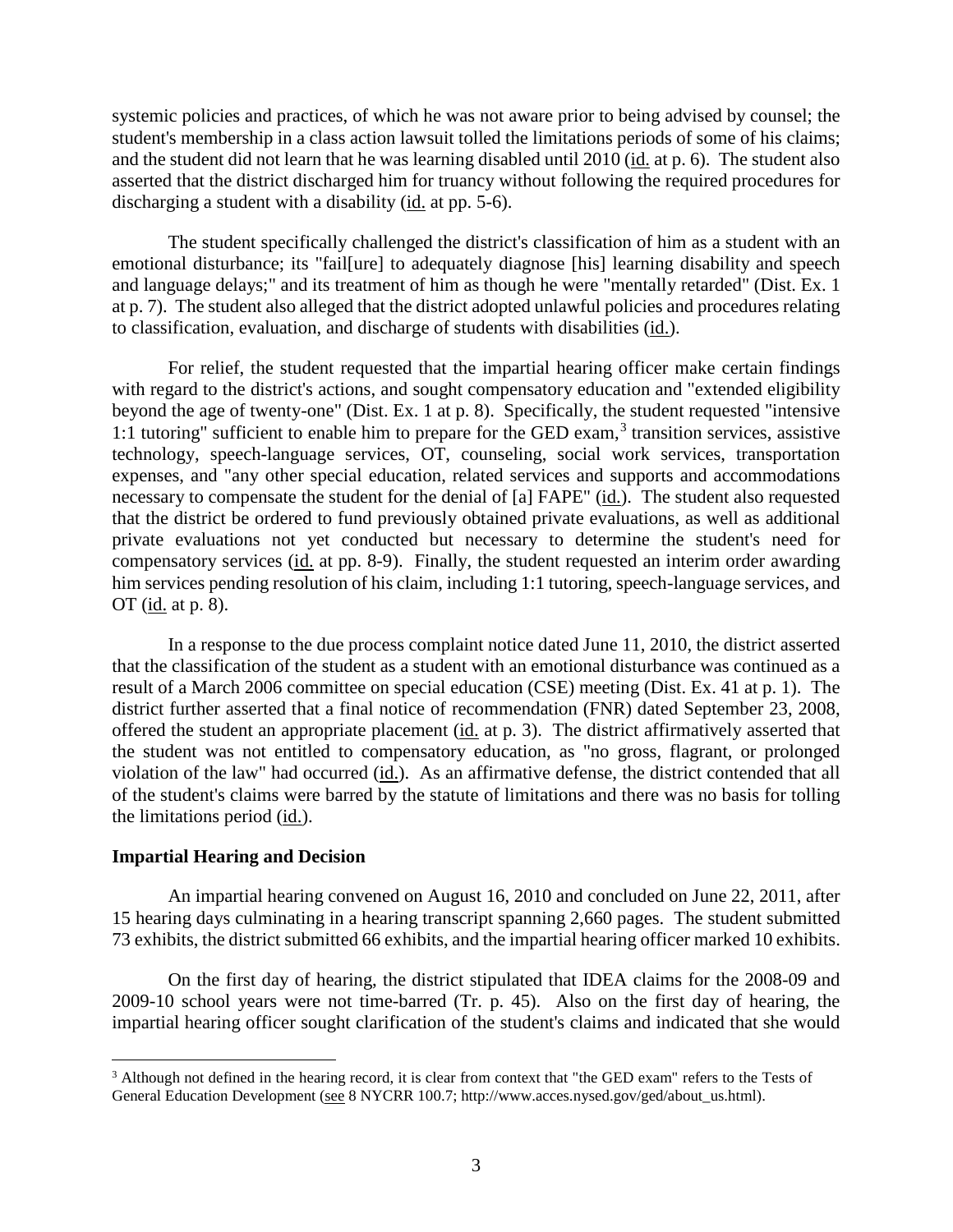not adjudicate claims relating to the district's systemic practices and policies (Tr. pp. 42-44, 61). At the next hearing date, the impartial hearing officer dismissed all of the student's claims prior to the 2005-06 school year, finding that it would be prejudicial to the district to consider those claims (Tr. pp. 310-14). With regard to subsequent school years, the impartial hearing officer indicated that the district would be required to establish that it "met the requirements under the statute of limitations" (Tr. pp. 315-18). Also on that day, the district conceded that it failed to offer the student a FAPE for the 2008-09 and 2009-10 school years (Tr. p. 336).

In response to the student's request on the second hearing day that the impartial hearing officer order independent evaluations for OT, assistive technology, and auditory processing (Tr. pp. 442-45), the impartial hearing officer ordered the district to conduct the requested evaluations (Tr. pp. 448-55). At the sixth hearing date, November 2, 2010, after the evaluations had been completed, the student indicated dissatisfaction with the district's assistive technology evaluation and requested an IEE to remedy the deficiencies in the district's evaluation, upon which the district indicated its intent to defend its evaluation (Tr. pp. 895-97, 899-907, 926-27).

In a thorough, well-written 74-page decision dated August 17, 2011, the impartial hearing officer awarded the student compensatory education for the 2008-09 and 2009-10 school years, including reading instruction at Lindamood-Bell (LMB), speech-language therapy, a vocational assessment, vocational training, transition counseling, assistive technology, and transportation expenses (IHO Decision at pp.  $72-74$ ).<sup>4, 5</sup> With respect to the statute of limitations, the impartial

<sup>&</sup>lt;sup>4</sup> The impartial hearing officer issued an interim order dated February 1, 2011, memorializing an order granting the student's request for an independent auditory processing evaluation and speech and language evaluation at district expense (Interim IHO Decision at p. 4).

 $<sup>5</sup>$  I note that the hearing record does not indicate that the timelines within which an impartial hearing is to be held</sup> were followed in this case. Numerous extensions were granted throughout the course of the ten-month hearing (Tr. pp. 337-38, 435, 457, 646, 655-56, 714-16, 852-54, 857, 1334, 1434, 1525-26, 1670, 2004, 2012, 2017), yet the hearing record does not reflect that the impartial hearing officer documented her reasons for granting the extensions, fully considered the cumulative impact of the factors relevant to granting extensions, or responded in writing to the extension requests (8 NYCRR 200.5[j][5][i], [ii], [iv]). Rather, the hearing record indicates that the impartial hearing officer improperly granted extensions based solely on agreement of the parties due to scheduling conflicts, without a compelling reason or a showing of substantial hardship, in violation of State regulation (8 NYCRR 200.5[j][5][iii]). Additionally, on at least one occasion the impartial hearing officer apparently granted multiple 30-day extensions at once to accommodate a hearing date, in violation of State regulation (Tr. pp. 1670, 1672, 2004; see 8 NYCRR 200.5[j][5][i]). On multiple occasions, hearing dates were scheduled and not kept, without explanation in the hearing record (Tr. pp. 1107-10, 1434-36). I remind the impartial hearing officer that she is not permitted to accept appointment unless she is available to conduct a hearing in a timely manner, and additional hearing days are required to be scheduled on consecutive days to the extent practical (8 NYCRR 200.5[j][3][i][b], [j][3][xiii]). I also note that State regulations contain provisions stating that "[e]ach party shall have up to one day to present its case unless the impartial hearing officer determines that additional time is necessary for a full, fair disclosure of the facts required to arrive at a decision" (8 NYCRR 200.5[j][3][xiii]). In this case, there were many instances where the impartial hearing officer allowed far more time than was reasonably necessary for the examination of witnesses, including extensive redirect and re-cross examination. I remind the impartial hearing officer that she has the power to limit examination of witnesses whose testimony she determines to be irrelevant, immaterial or unduly repetitious (8 NYCRR 200.5[j][3][xii][d]). At the close of the hearing, the impartial hearing officer scheduled submissions for posthearing memoranda for July 27, 2011, "[s]ubject to . . . any requests for extensions" (Tr. pp. 2657-58). The hearing record indicates that the district submitted its posthearing memorandum on July 29, 2011 (IHO Decision at p. 81). Recent guidance from the State Education Department reminds impartial hearing officers that "[a] record is closed when all posthearing submissions are received by the IHO . . . Once a record is closed, there may be no further extensions to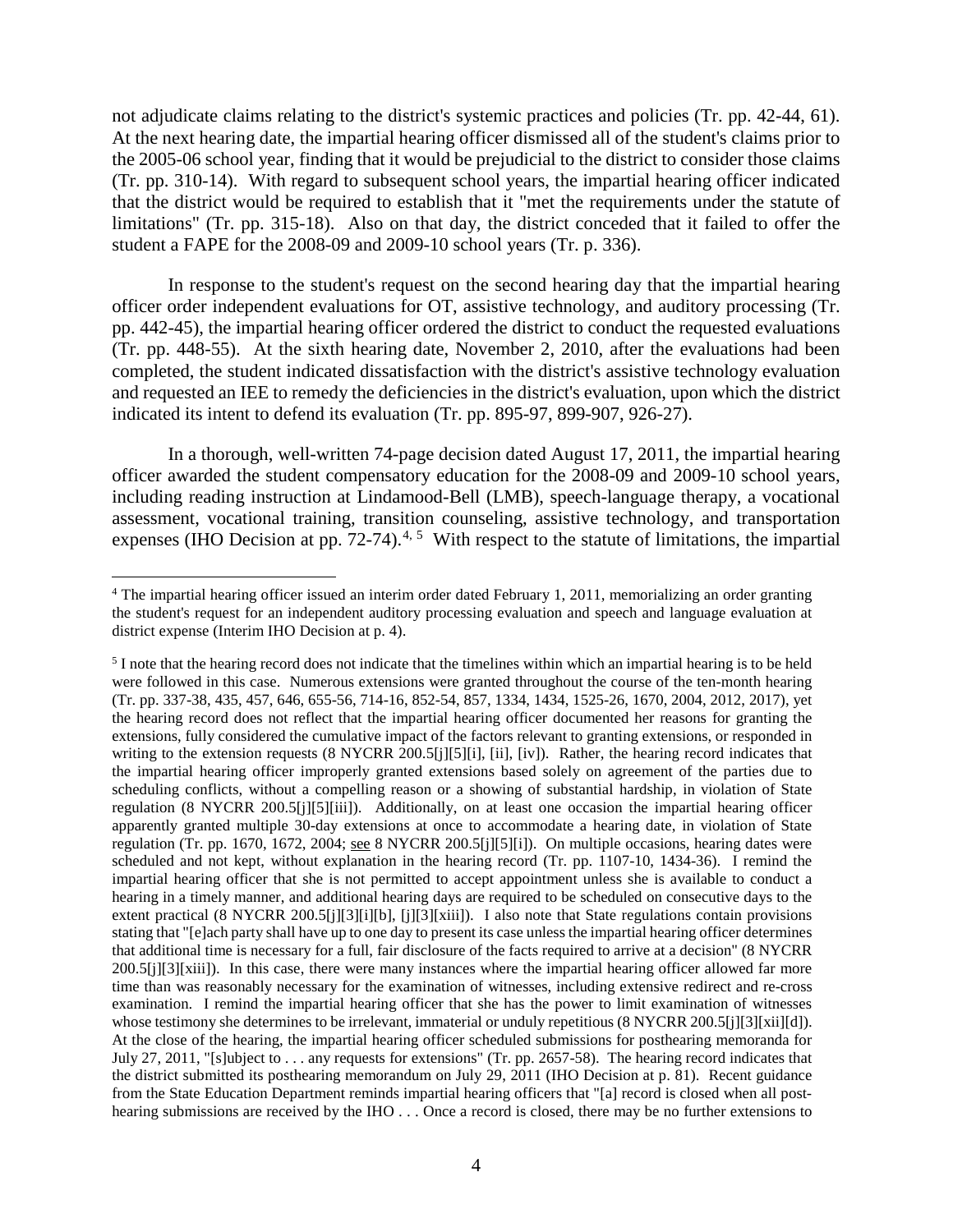hearing officer reiterated her finding that claims based on events occurring prior to the 2005-06 school year were untimely (IHO Decision at p. 11). Additionally, with respect to the student's claims for the 2005-06 through 2007-08 school years, the impartial hearing officer found that the student's mother's consistent participation in CSE meetings for those school years and the district's history of providing notice, indicated that she knew or should have known of her claims that took place during the 2005-06, 2006-07, and 2007-08 school years; therefore, those claims were also time barred (id. at pp. 11-13). With regard to the student's argument that his claims regarding an alleged misdiagnosis did not accrue until 2010, the impartial hearing officer noted that the student's records showed "a consistent history of learning-based difficulties [and] behavioral issues," such that the diagnosis did not establish that his classification as a student with an emotional disturbance was incorrect, nor did it establish that the district ignored the student's learning disability (id. at p. 12).

Regarding the 2008-09 and 2009-10 school years, the impartial hearing officer noted that the district conceded that it failed to offer a FAPE to the student during those years (IHO Decision at p. 17). Therefore, she found that the student was eligible for compensatory education for those years because the district's denial of educational services to the student during the 2008-09 and 2009-10 school years—a period during which the student was entitled to educational services constituted a "gross violation of the IDEA" (id. at pp. 14-17). After an extensive review of the testimony presented in support of a compensatory education award (id. at pp. 18-51), the impartial hearing officer found that the student's inability to read "more than basic words" had prevented the student from finding gainful employment (id. at p. 51). She further found that "the evidence almost universally supports [that the student] has significant learning, auditory processing and memory deficits" (id.). Accordingly, she determined that "any award of compensatory education and services has to be tempered by reality and a clear understanding of what its goals should be" (id.). The impartial hearing officer then determined that "to tailor [a compensatory education] award to the uniqueness of the student's circumstances, its focus must be on his learning to read competently, followed by appropriate vocational training" (id.).

In order to address this need, the impartial hearing officer awarded the student 480 hours of LMB reading instruction (four hours per day, five days per week for 26 weeks) and 19.5 hours of speech-language therapy (one 45-minute session per week for 26 weeks) (IHO Decision at p. 52). The impartial hearing officer directed LMB to chart the student's progress with weekly progress reports and interim evaluations every ten weeks (id.). At the conclusion of the 26-week period, the impartial hearing officer ordered an independent educational evaluator or psychologist, agreed upon by the district and the student, to evaluate the student at the district's expense (id. at p. 53). If the student was found to have made objective progress, he would be entitled to another 480 hours of LMB reading instruction and an additional 19.5 hours of speech-language therapy; if the student was found not to have made objective progress, the awards would cease (id.).

 $\overline{a}$ 

the hearing timelines . . . When a case has been properly extended, the written decision of the IHO must be rendered and mailed within 14 days" of the record close date ("Changes in the Impartial Hearing Reporting System," Office of Special Educ. [Aug. 2011], <u>available at</u> http://www.p12.nysed.gov/specialed/dueprocess/ChangesinIHRS-aug2011.pdf). The impartial hearing officer's decision is dated August 17, 2011, outside of the 14-day period permitted by State regulation (8 NYCRR 200.5[j][5]). I urge the impartial hearing officer to ensure that a decision is issued within the 45-day timeline and that extensions are granted for appropriate purposes only and documented in the hearing record.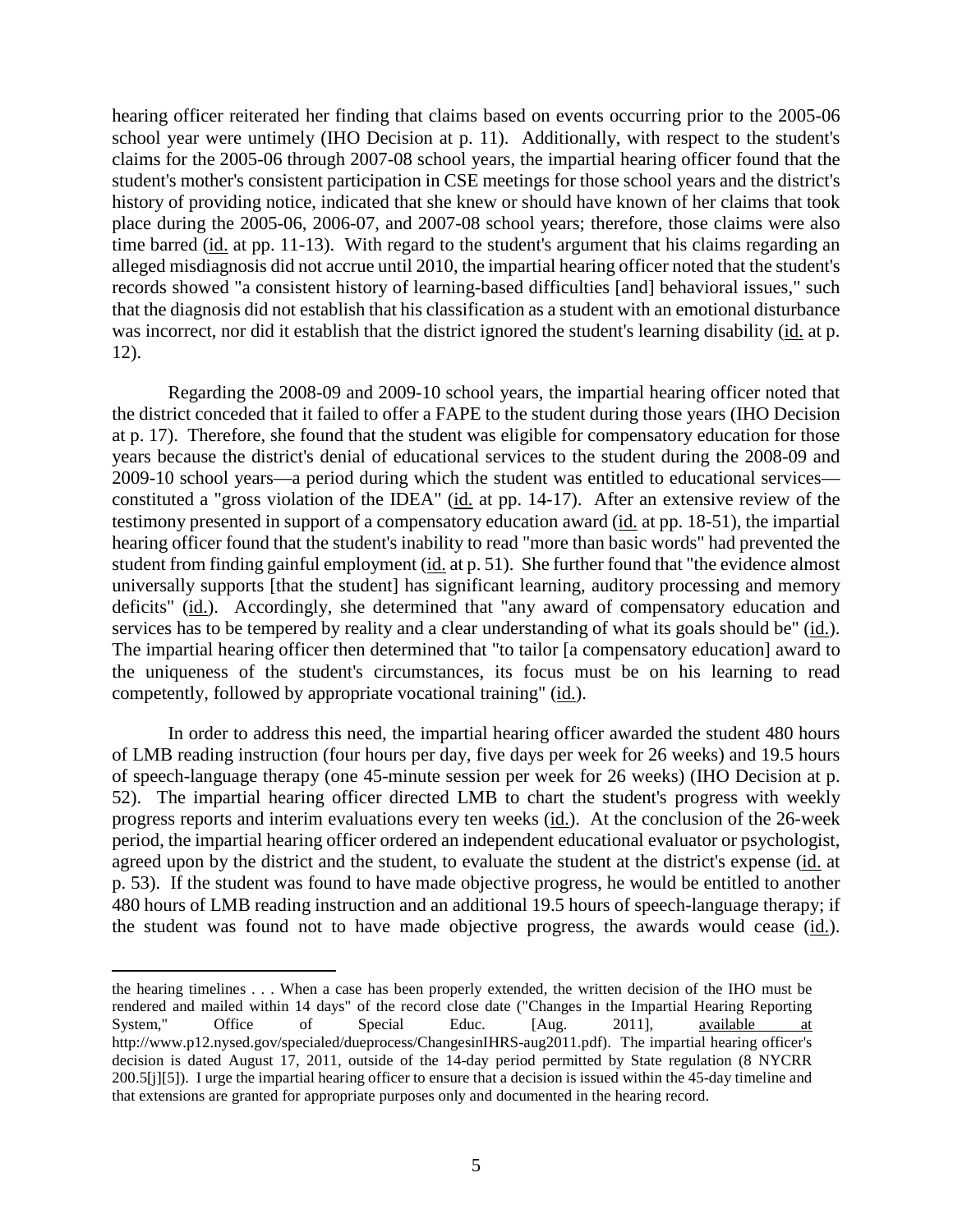Similarly, if the student did not comply with the LMB attendance policy, he could be discharged, in which case he would lose any remaining hours of the award (id.).

In addition to the award of services, the impartial hearing officer directed the district's "assistive technology team" to observe the student at LMB and if necessary, at his speech-language therapy sessions, in order to determine what assistive technology was appropriate for the student "under the circumstances of their respective programs" (IHO Decision at p. 53). The impartial hearing officer also awarded the student a laptop with the Kurzweil 3000 reading program and a calculator, as well as training in their use (id. at pp. 53-54). The impartial hearing officer further directed the district to refer the student for an "intensive vocational assessment" at district expense no earlier than the end of the first 26-week period, and provide appropriate vocational training and transition counseling designed "to assist the student with budgeting, financial matters and life skills" (id. at p. 53). Finally, the impartial hearing officer awarded the student unlimited public transportation for the duration of his academic programs (id. at p. 54).

Addressing the student's request for reimbursement for a private neuropsychological evaluation and assistive technology evaluation, the impartial hearing officer found that the student was not entitled to reimbursement, as there was no district evaluation with which he disagreed (IHO Decision at p. 69). Additionally, the impartial hearing officer determined that at no point prior to the impartial hearing did the student request an IEE at district expense (id. at pp. 69-70). She further found that the district's failure to conduct all necessary evaluations during the time that the student was enrolled in the district's schools did "not justify requiring the [district] to pay for an evaluation the student sought privately and without notice" (id. at p. 70). Also, with respect to the private assistive technology evaluation, the impartial hearing officer found that it "offered little, if any, significantly different from the [district's] evaluation, to have warranted a second one" (id.).

### **Appeal for State-Level Review**

The student appeals the impartial hearing officer's decision, arguing that she erred in dismissing his claims relating to school years prior to the 2008-09 school year and in not awarding him all of the compensatory education he requested.<sup>6</sup>

Specifically, the student asserts that the impartial hearing officer erred in considering the district's motion to dismiss his claims relating to school years prior to the 2008-09 school year, as the motions were untimely. Furthermore, the student contends that the district was required to establish the date on which each of the student's claims accrued and that by not holding the district to this burden, the impartial hearing officer impermissibly shifted the burden of proof regarding this issue to him. In any event, the student asserts that the impartial hearing officer erred in finding that he was on notice of his claims. Specifically, the student argues that the district was obligated to provide him, rather than his mother, with the notice required by the IDEA and its implementing regulations. Therefore, his claims did not accrue because the district introduced no IEPs for the 2004-05 and 2007-08 school years, and no educational records for the 2005-06 and 2007-08 school

 $6$  The student's petition states that it "incorporate[s] by reference" all of the exhibits, testimony, and discussion contained in the hearing record. I remind counsel for the student that the petition is expected to set forth the petitioner's allegations via citations to the record on appeal (8 NYCRR 279.8[a][3], [b]). I also note that the petition includes citation to exhibits that were not admitted at the impartial hearing because they were duplicative of district exhibits.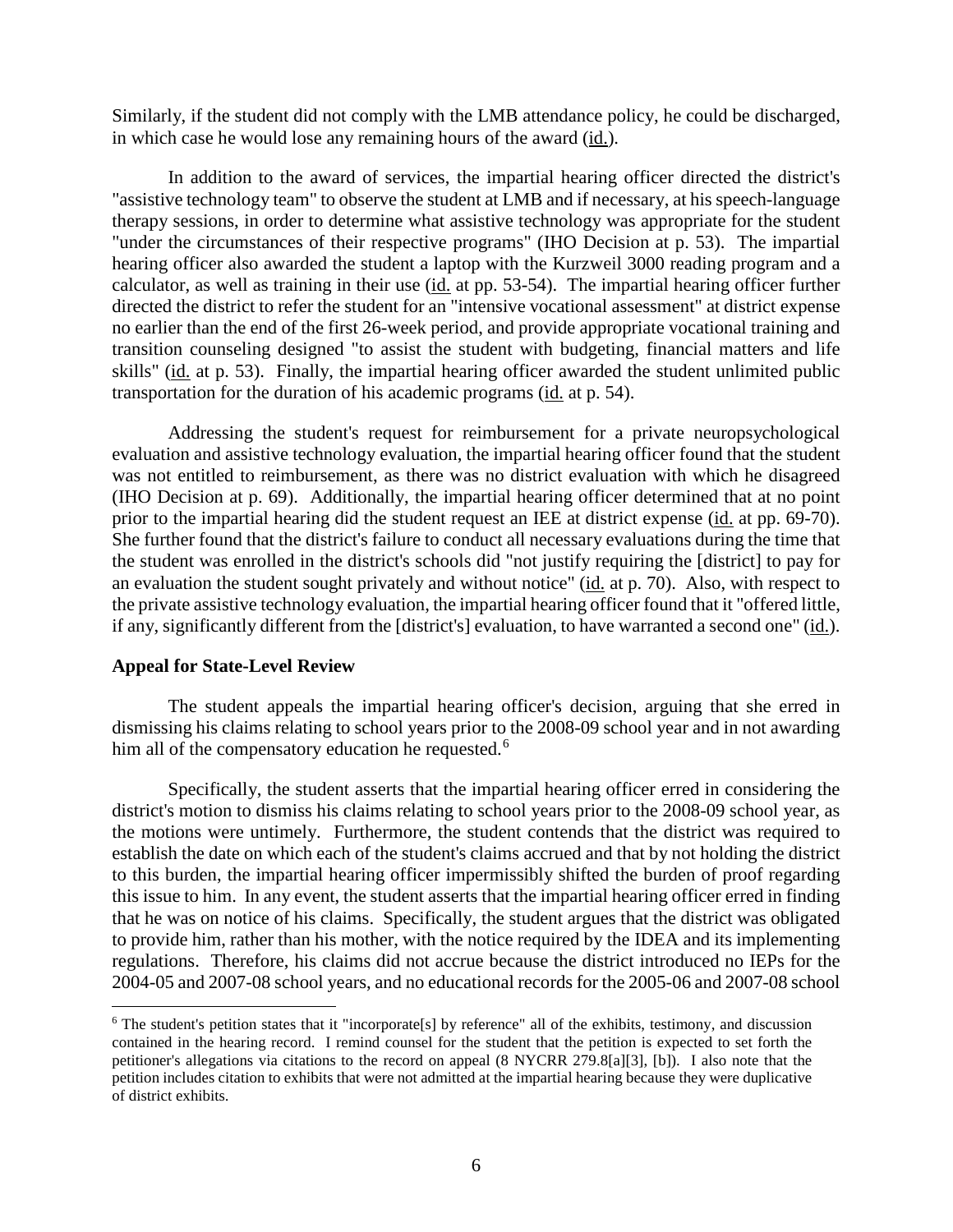years. The student also alleges that his claims regarding the misdiagnosis of his disabilities and improper classification did not accrue until he received diagnoses of dyslexia and an auditory processing disorder in 2010. In addition, the student asserts that the exceptions to the limitations period apply because the district failed to provide all of the required notices and because the district misrepresented to him and his mother that his transfer to the vocational high school would be beneficial to him because he was incapable of learning.

With regard to his requests for compensatory education, the student asserts that he should be "provided sufficient research-based and multisensory 1:1 instruction in order to build his skills to a point where he could prepare for the GED." Specifically, the student requests additional LMB reading instruction, unless he has reached a twelfth grade level by the end of the instruction awarded by the impartial hearing officer. He also requests additional time to complete each portion of the award and tutoring in math, as recommended by HLC and not contested by the district at the impartial hearing. The student also seeks an increase in the award of speech-language therapy to conform to the amount recommended by the speech-language pathologist who evaluated him, OT as recommended by the district's OT evaluator, and some of the additional assistive technology recommended by the private assistive technology evaluator.

The student also appeals the impartial hearing officer's denial of his request for reimbursement of the neuropsychological and assistive technology IEEs, asserting that his failure to comply with the procedures specified by the IDEA should be excused because the district failed to establish that it had provided him with notice of the procedural safeguards. Additionally, he appeals the impartial hearing officer's dismissal of his claims relating to district policies, the district's classification of the student as emotionally disturbed, the district's failure to determine whether his truancy was related to his disability, and the district's discharge of the student in violation of the IDEA as part of a policy or practice of discharging truant students with IEPs. The student also alleges that a negative inference should have been drawn against the district for its failure to locate significant portions of the student's educational record. Finally, the student contends that the impartial hearing officer had an inadequate understanding of the statute of limitations, did not understand the issues raised at the hearing, and failed to maintain order.

For relief, the student requests: (1) 300 additional hours of speech-language therapy; (2) the OT recommended by the district's evaluator; (3) payment for the private neuropsychological and assistive technology evaluations; (4) 800 hours of tutoring at HLC; (5) 500 additional hours of tutoring at LMB; (6) reversal of the impartial hearing officer's findings with respect to the statute of limitations; (7) 1155 hours of 1:1 tutoring for each year that the statute of limitations is found not to be a defense "until [the student] cannot make any more progress or reaches a level where he can reasonably take the Regents with accommodations"; (8) that the student be permitted to defer his vocational training award until completion of the educational services awarded; (9) voicedictation software; (10) a money calculator; and (11) reversal of various rulings made by the impartial hearing officer with regard to the student's section 504 and systemic policy and practices claims.

The district submits an answer denying the student's allegations in the petition. The district also affirmatively sets forth a statement of facts supporting its classification of the student as emotionally disturbed and asserts that the student's grandmother and mother received notice of all decisions regarding his education, such that the statute of limitations barred the student's claims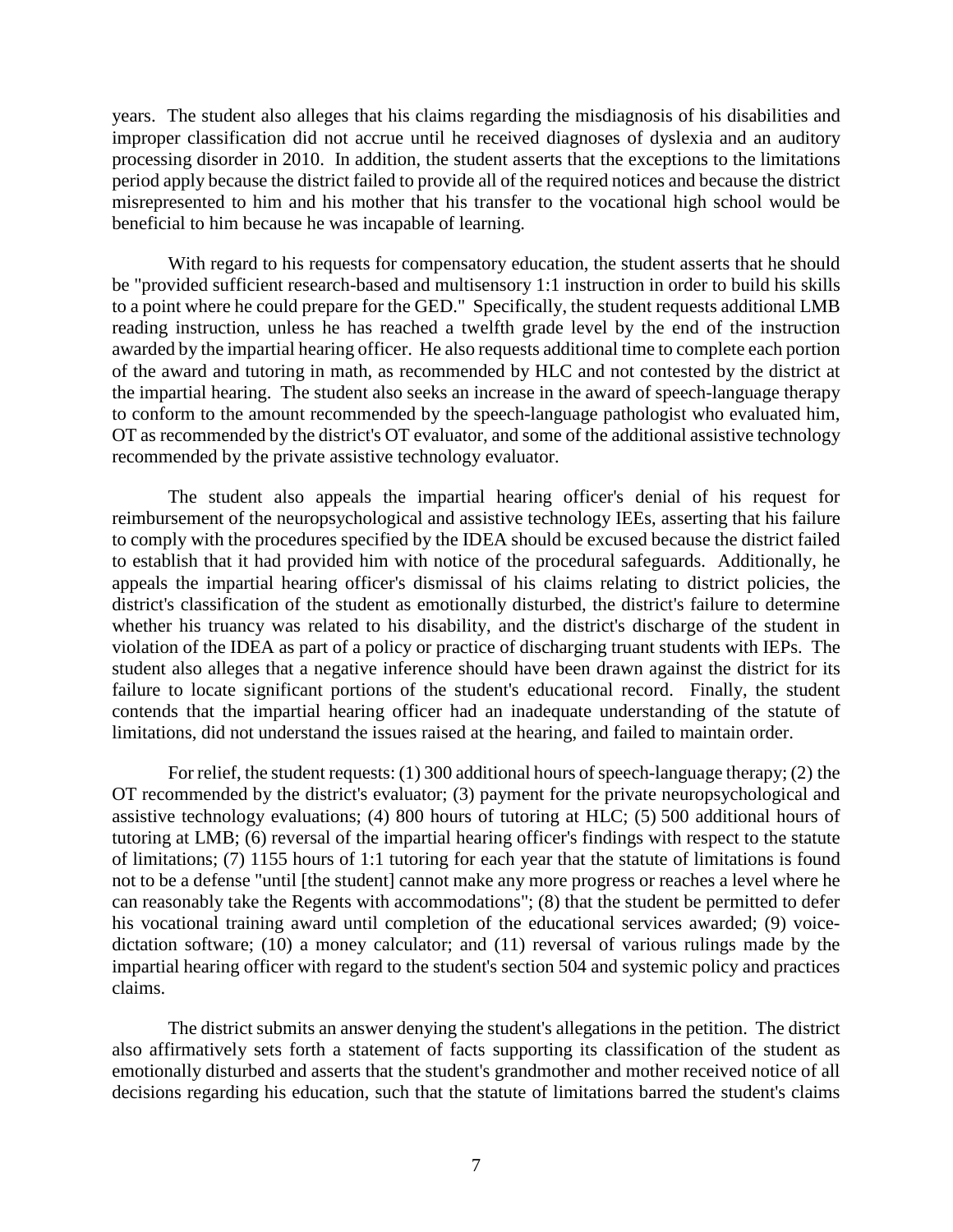prior to the 2008-09 school year. With regard to the student's request for additional compensatory educational services, the district argues that the student is "not entitled to any particular level of achievement." The district further asserts that the impartial hearing officer correctly denied the student's request for the IEEs not ordered by the impartial hearing officer, as the student had not requested an evaluation at public expense. Finally, the district contends that a State Review Officer does not have jurisdiction to review the student's section 504 and section 1983 claims.<sup>7</sup>

## **Discussion**

## **Scope of Review**

# **Section 504 and 1983 Claims**

On the second hearing date, the impartial hearing officer granted the district's motion to dismiss the student's section 1983 claims on the grounds that she did not have jurisdiction over them (Tr. p. 274). An impartial hearing may be held on issues "relating to the identification, evaluation or educational placement of a child with a disability, or the provision of FAPE to the child" (34 C.F.R. § 300.507[a][1]; see 20 U.S.C. § 1415[b][6]; see also Application of a Child with a Handicapping Condition, Appeal No. 92-37). While claims that are systemic in nature are not unable to be addressed in the due process forum, the particular questions regarding how to address an individual student's needs are within the scope of a hearing officer's jurisdiction Levine v. Greece Cent. School Dist., 2009 WL 261470, \*9 [W.D.N.Y. 2009]). Compensatory damages are not available in the administrative forum under the IDEA (see Taylor v. Vt. Dep't. of Educ., 313 F.3d 768, 786 n.14 [2d Cir. 2002]; Polera v. Board of Educ. of Newburgh Enlarged City School Dist., 288 F.3d 478, 483, [2nd Cir. 2002]; see R.B.. v. Board of Educ. of City of New York, 99 F.Supp.2d 411, 418 [S.D.N.Y. 2000]). I also note that claims alleging general violations of State or Federal laws or regulations by a district are properly subject to the State complaint procedures set forth in regulation (8 NYCRR 200.5[*l*]; see 34 C.F.R. §§ 300.151-300.153), rather than the due process impartial hearing system (see Application of a Student with a Disability, Appeal No. 10- 031; Application of a Student with a Disability, Appeal No. 09-044; Application of a Student with a Disability, Appeal No. 09-042; Application of a Child with a Disability, Appeal No. 97-80; Application of a Child Suspected of Having a Disability, Appeal No. 97-54; Application of a Child Suspected of Having a Disability, Appeal No. 95-23). Given the limited scope of an impartial hearing under the IDEA, the parents' claims will be reviewed to the extent that they assert violations of the IDEA and state regulations.

Regarding the student's section 504 claims, New York State Education Law makes no provision for state-level administrative review of hearing officer decisions in section 504 hearings and a State Review Officer does not review section 504 claims, a fact of which the student's counsel has been reminded on several occasions (Application of a Student with a Disability, Appeal No. 09-056; Application of a Student with a Disability, Appeal No. 09-044; see Educ. Law § 4404[2] [State Review Officers review determinations of impartial hearing officers "relating to the determination of the nature of a child's handicapping condition, selection of an appropriate special

 <sup>7</sup> As discussed further below, the district does not cross-appeal any of the impartial hearing officer's determinations, including that it failed to offer the student a FAPE and that such denial amounted to a gross violation of the IDEA warranting an award of compensatory education.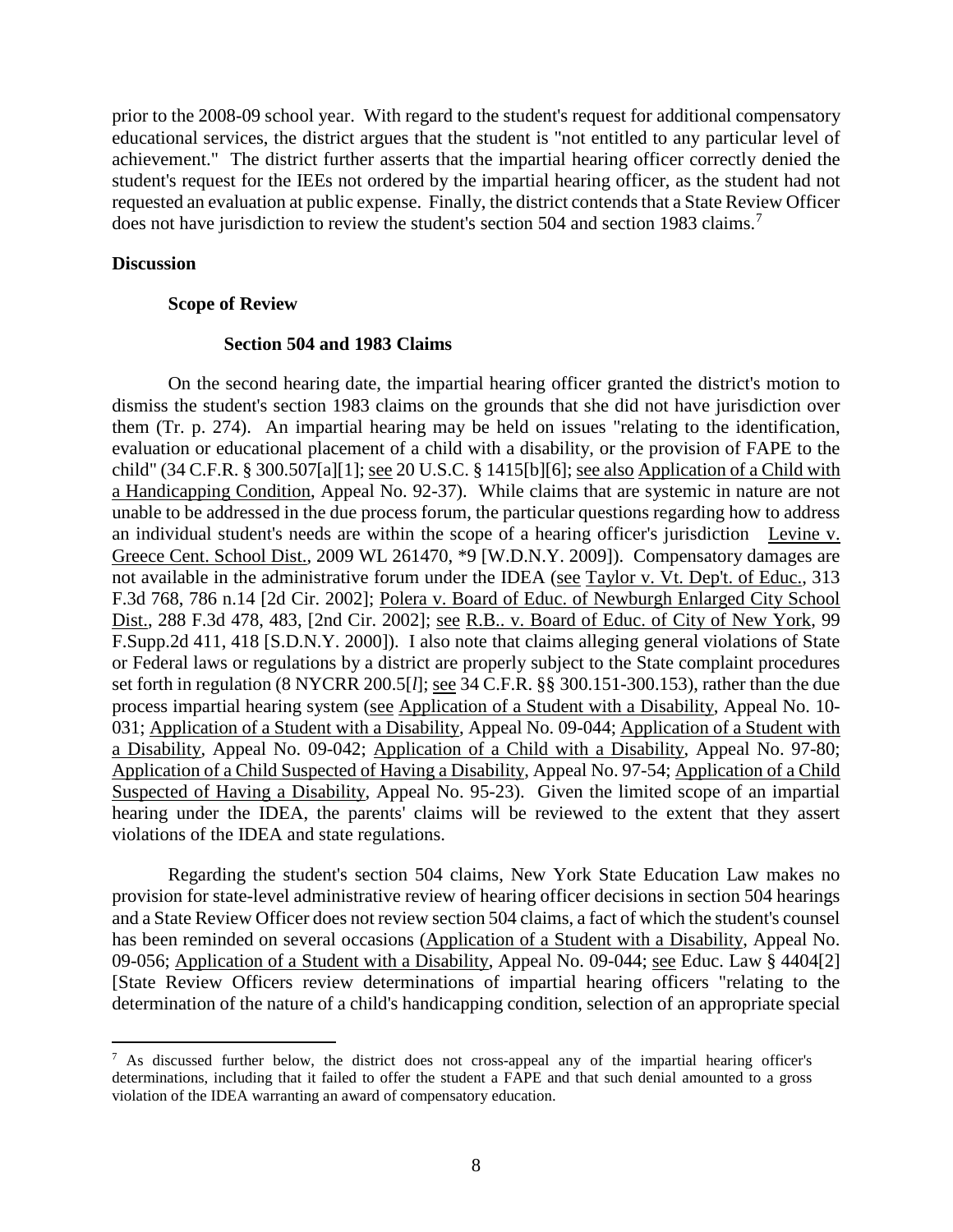education program or service and the failure to provide such program"]). Therefore, I have no jurisdiction to review any portion of the student's claims or the impartial hearing officer's decision regarding section 504.

#### **Unappealed Determinations**

Neither party has appealed from the impartial hearing officer's determinations: (1) that the student receive some amount of LMB instruction and speech-language therapy, or the conditional nature and form of the award; (2) that the district shall conduct an intensive vocational assessment and provide the student with vocational training and transitional counseling; (3) that the student be provided with assistive technology consisting of a laptop with reading software and a calculator, to be supplemented by whatever assistive technology the district's evaluators determine to be appropriate after observing the student at LMB, and that he be provide with assistive technology training; or (4) the award of unlimited public transportation during the student's enrollment in his compensatory educational programs. Accordingly, these determinations are final and binding on the parties and will not be reviewed on appeal (34 C.F.R. § 300.514[a]; 8 NYCRR 200.5[j][5][v]).

#### **Statute of Limitations**

The student appeals the impartial hearing officer's determinations that some of his claims are barred by the statute of limitations. Under the IDEA, a claim accrues when the petitioner "knew or should have known about the alleged action that forms the basis of the complaint" (20 U.S.C. § 1415[f][3][C]; see 20 U.S.C. § 1415[b][6][B]; Educ. Law § 4404[1][a]; 34 C.F.R. § 300.511[e]; 8 NYCRR 200.5[j][1][i]; see also Somoza v. New York City Dep't of Educ., 538 F.3d 106, 114 n.8 [2d Cir. 2008] [noting that the Second Circuit applied the same "knows or has reason to know" standard of IDEA claim accrual both prior to and after codification of the standard by Congress]; M.D. v. Southington Bd. of Educ., 334 F.3d 217, 221-22 [2d Cir.2003]). In her decision, the impartial hearing officer applied two different limitations periods to the student's claims: the one-year period applicable prior to the July 2005 amendments to the IDEA and the two-year limitations period applicable at the time the student filed his due process complaint notice (see 20 U.S.C. § 1415[f][3][C]; M.D., 334 F.3d at 221-22; see also Application of a Child with a Disability, Appeal No. 06-013; Application of the Bd. of Educ., Appeal No. 02-119). Because, as discussed below, I conclude that the majority of the student's claims are time-barred under either limitations period, I need not address the impartial hearing officer's conclusion that the one-year period applied to the student's claims relating to actions taken by the district prior to the effective date of the amendments.

# **The Student's Claims for Actions Prior to the 2008-09 School Year**

In her decision, the impartial hearing officer found that the parent knew or should have known of the complained of actions taken by the district during the 2005-06 through 2007-08 school years, based on a documented history of parental involvement in CSE meetings and that the student's claims for those school years were barred by the statute of limitations (IHO Decision at pp. 11-13).

On appeal, the student contends that the district failed to meet its burden of establishing when each of his claims accrued. The student asserts that he did not and should not have known of his claims during the 2005-06 through 2007-08 school years because, among other things, there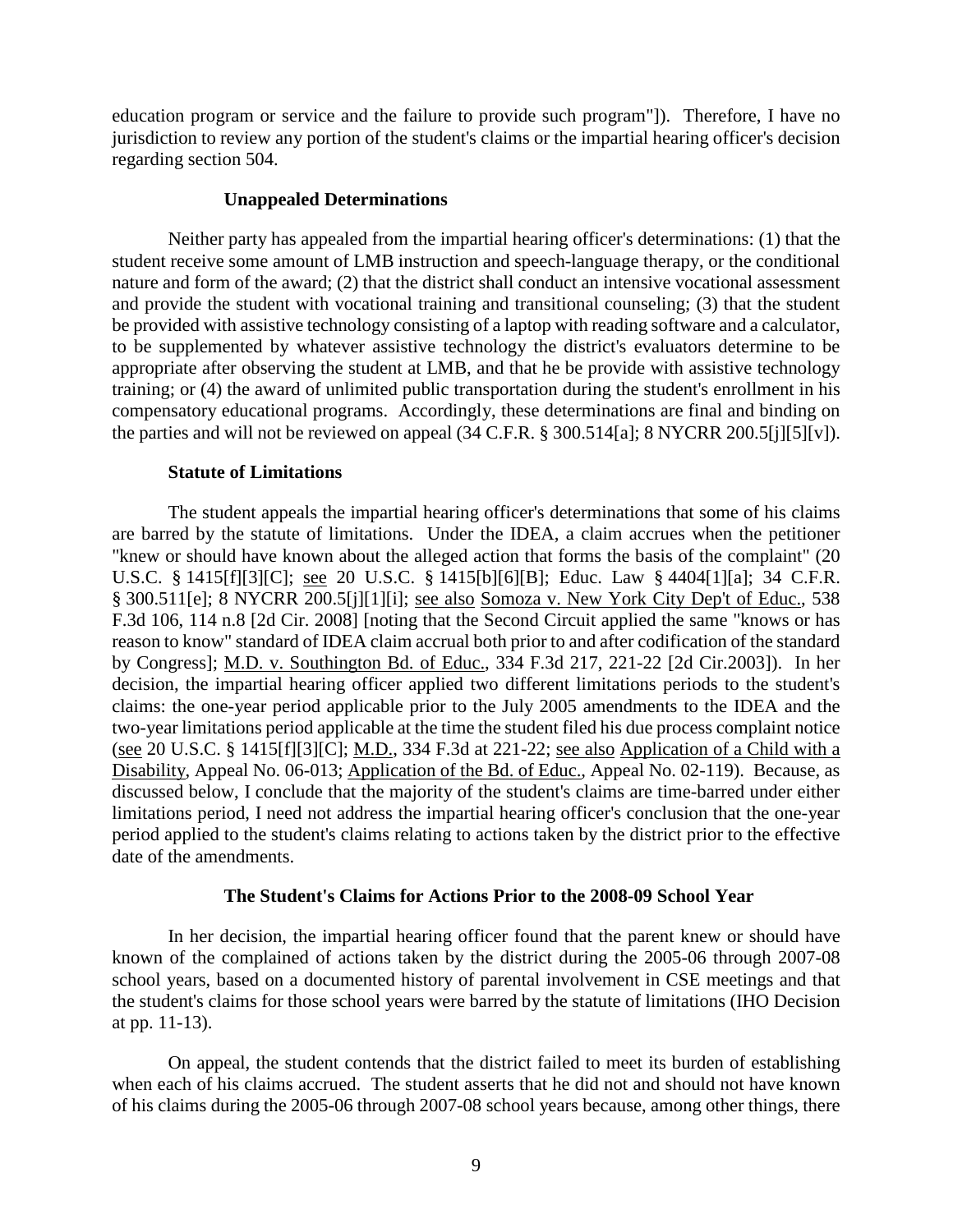was insufficient evidence of notice that would have alerted him (or his mother) to the existence of his claims. With regard to specific claims, the student asserts that his claims relating to misdiagnosis and improper classification did not begin to run until he was offered diagnoses of dyslexia and an auditory processing disorder in 2010. As further described below, the student's eligibility determinations and any description of the student's deficits or lack thereof are related to events that occurred more than two years prior to the filing of the due process complaint notice. Additionally, in his petition the student suggests no alternate accrual dates for his other claims; moreover, his claims as set forth in the due process complaint notice are phrased in general terms and do not otherwise raise specific challenges to the district's actions in any specific school year (see Dist. Ex. 1 at pp. 3-4,  $7)^8$ ).

Accordingly, I find that the district met its burden of establishing that the student's claims prior to the 2008-09 school year accrued more than two years before the student filed his due process complaint notice and are therefore barred by the statute of limitations. Courts that have addressed the issue have generally held that the IDEA's language that an impartial hearing must be requested "within 2 years of the date the parent . . . knew or should have known about the alleged action that forms the basis of the complaint" mandates that accrual occurs when the complained-of action is known of, not when the parent becomes aware that the district's actions were objectionable (20 U.S.C. § 1415[f][3][C]; see J.P. v. Enid Public Sch., 2009 WL 3104014, at \*6 [W.D. Okla. Sept. 23, 2009]; Bell v. Bd. of Educ., 2008 WL 4104070, at \*17 [D.N.M. Mar. 26, 2008]; see also Application of the Bd. of Educ., Appeal No. 10-014). Beginning in 1996 and continuing through 2003, social history updates and evaluation reports indicate that the student's mother and grandmother were aware of the student's academic difficulties. In a social history update conducted in April 1996 with the student's grandmother as informant, she indicated that she knew that the student had not made progress (Dist. Ex. 18).  $9$  A social history update conducted in October 1996 also indicates that the student's grandmother knew that the student could not read (Dist. Ex. 19 at p. 1). By July 1998, the student's grandmother opined that the student's placement in the district's school offered him an inappropriate curriculum and she expressed her concern regarding the student's reading (Dist. Ex. 20 at pp. 2-3). In June 1999, the student's mother acknowledged awareness of the student's behavioral and academic problems (Dist. Ex. 21 at p. 2). When the student was given a psychiatric evaluation in September 1999, the student's mother provided a history indicating that the student could not read and experienced behavior problems in school (Dist. Ex. 37 at p. 1). A social history update conducted with the mother in January 2003 indicated that she knew that the student performed poorly academically, knew that the student could not read and struggled with language development, and expressed her desire that he learn to read (Dist. Ex. 23 at pp. 2-3). In addition to these direct reports, the student's IEPs for the 2000- 01 through 2002-03 school years consistently indicated that the student was not capable of reading and that the student's mother was present at each of the meetings at which these IEPs were developed (Student Exs. W at pp. 2, 4; X at pp. 2-3; Y at pp. 2-3). Accordingly, I find that the

<sup>&</sup>lt;sup>8</sup> The due process complaint notice alleges that "[e]very IEP and placement developed for [the student] during the time he was eligible for public education . . . was substantively and procedurally flawed" (Dist. Ex. 1 at pp. 3-4) and that the district "failed to provide [the student] with [a FAPE] for his entire school career to date" (id. at p. 7).

<sup>9</sup> The hearing record indicates that the student lived with his grandmother in kinship care from at least April 1993 until April 1999 (Dist. Exs. 17 at p. 3; 19 at p. 2; 21 at p. 3; 36 at pp. 1-2; 37 at pp. 1-2; Student Ex. CC at pp. 1-2; see 20 U.S.C. § 1401[23][A], [C]; 34 C.F.R. § 300.30[a][2], [4]; 8 NYCRR 200.1[ii][1], [2]).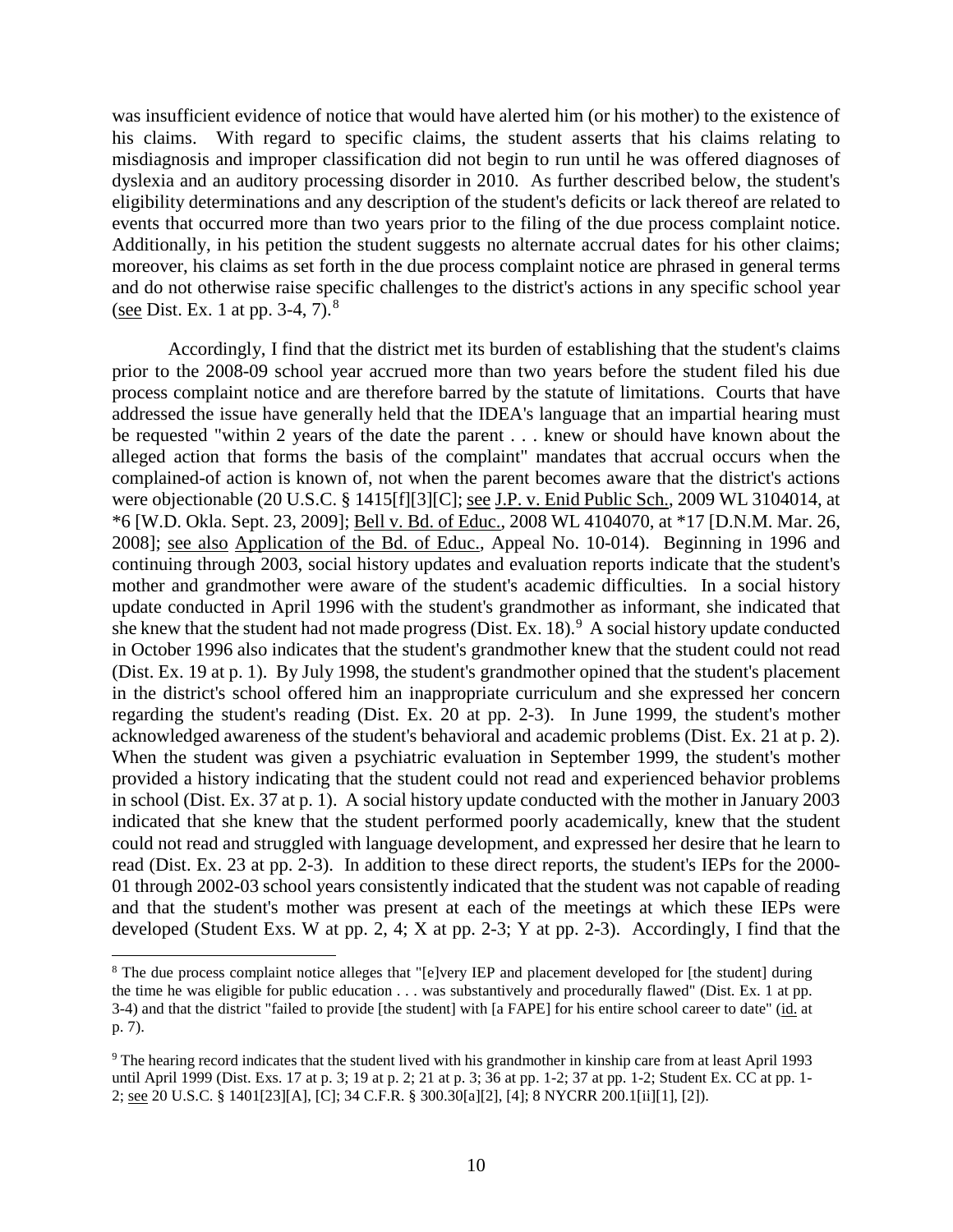impartial hearing officer correctly found that the student's mother knew or should have known of any deficiencies in the student's IEPs at the time they were developed and consequently, the student's claims relating to school years until 2002-03 are barred by the statute of limitations.

With respect to the 2003-04 school year, exhibits introduced into evidence at the impartial hearing indicated that the mother was not present at the initial meeting to develop an IEP for the 2003-04 school year, but that the resultant IEP indicating that the student was a nonreader was mailed to her (Student Ex. V at pp. 2-3). During the 2004-05 school year, an "[u]pdate [c]onference" was held in December 2004 and it was recommended that the student participate in alternate assessment (Dist. Ex. 16). The student's mother was present at the conference and the fact that the student had "not made any growth academically" was discussed (id.). For the 2005- 06 school year, the student's mother did not attend the CSE meeting despite being sent a notice of the meeting; however, the IEP noting that the student was being switched to alternate assessment was mailed to her as was an FNR (Dist. Exs. 54; 55; 56 at p. 2). The hearing record further shows that the district made several attempts to ensure the parent's participation at the CSE meeting for the 2006-07 school year, sending an initial notice and following up twice, once by letter and once by telephone (Dist. Exs. 52; 57 at p. 2). Based on the above, I find that the student's mother knew or should have known of any deficiencies in the student's IEPs for the 2003-04 through 2006-07 school years at the times the IEPs were developed, and that the student's claims from those years were properly found by the impartial hearing officer to be time barred.

No IEP was entered into evidence for the 2007-08 school year, and the student contends that absent any educational records in the hearing record for that year, the district could not meet its burden of establishing when the student's claims for that year accrued. However, as no claims were specifically asserted with respect to the 2007-08 school year, I cannot ascertain when any claims, if any, the student may have had regarding that school year accrued. By the time of the 2007-08 school year, it cannot be reasonably said that the parent was unaware of the annual review process for developing an new IEP and either an IEP was developed and sent to the student's mother, in which case she knew or should have known about her claims at that time for the reasons stated above, or it was not, in which case she knew or should have known that the district failed to offer the student a FAPE due to the failure to convene a CSE meeting or develop an IEP (see Application of the Bd. of Educ., Appeal No.  $10-014$ .<sup>10</sup>

To the extent that the student argues that his claims relating to the district's misdiagnosis and improper classification of him did not accrue until he was evaluated in 2010, I find this

 $10$  In any event, even if I were to find that the district failed to establish accrual dates outside of the limitations period, I agree with the impartial hearing officer that the student failed to articulate any position relating to the quantity or qualities of the remedies sought for any year in particular, such that no meaningful compensatory education could be awarded for any specific school year (Tr. p. 2285). Furthermore, counsel for the district conceded during the impartial hearing that it was not presenting evidence with regard to whether it offered the student a FAPE for the 2005-06 through 2007-08 school years (Tr. p. 2293). The impartial hearing officer indicated that if the district had failed to establish that the statute of limitations barred the student's claims for those years, then the student would have prevailed with regard to whether the district offered the student a FAPE (Tr. p. 2284). However, even had the district conceded FAPE for those years, I note that the Second Circuit has recently reaffirmed that unless the district committed a "gross procedural violation" of the IDEA resulting in "the student's complete deprivation of a FAPE," the student would not be entitled to compensatory education for those years, and I would find on this record that the student has not alleged sufficient procedural violations to rise to such a level (French v. New York State Dep't of Educ., 2011 WL 5222856, at \*2 -\*3 [2d Cir. Nov. 3, 2011]).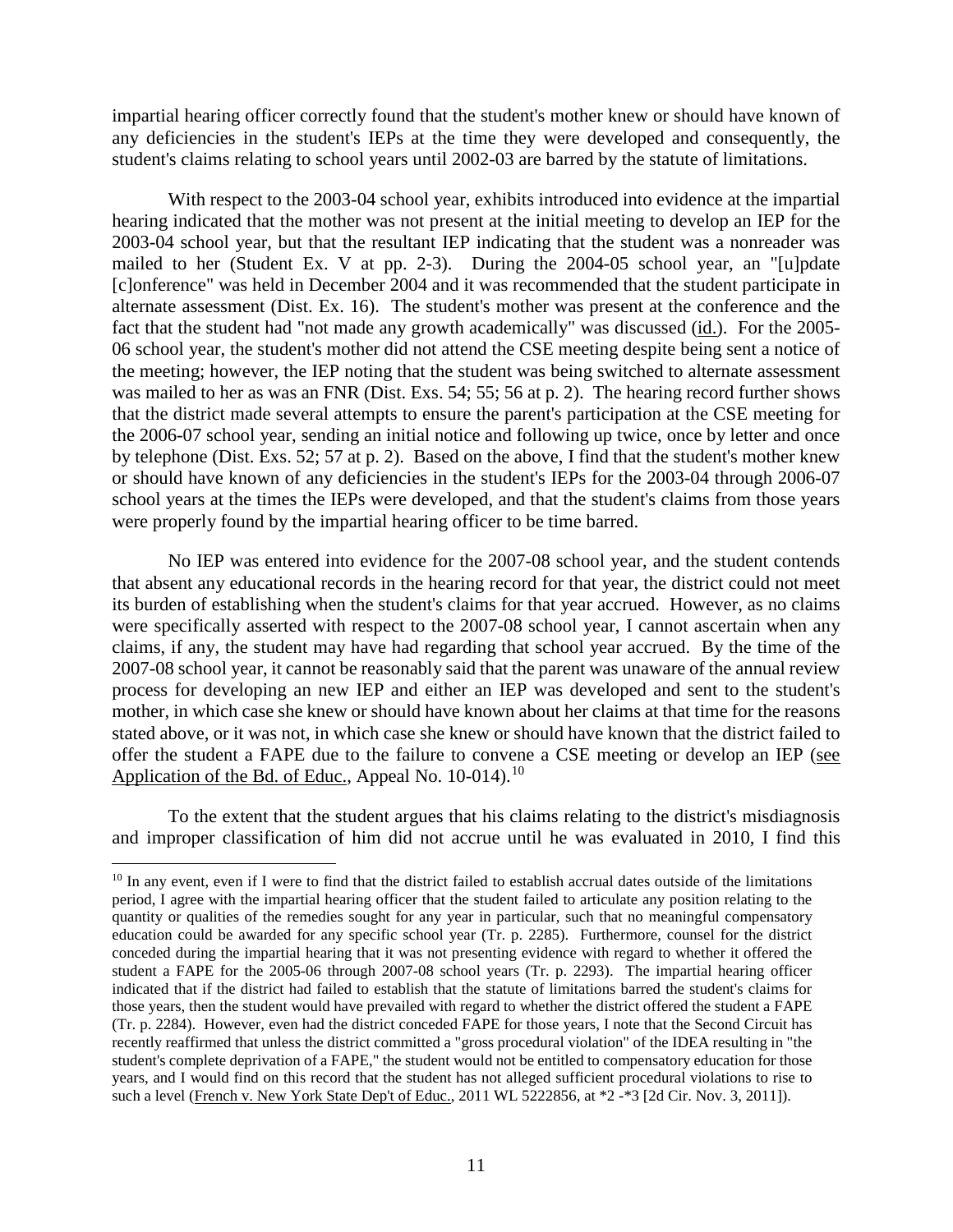argument unavailing. I find that the district acknowledged the deficits of which the student now complains, repeatedly and over a period of years. As noted above, the student's inability to read was detailed beginning in 1996 (Dist. Ex. 19 at p. 1) and was noted on many of his IEPs (Student Exs. V at p. 3; W at p. 4; X at p. 3; Y at p. 3). The student's difficulty with auditory processing was first referenced in a psychological evaluation report from February 2000, which noted that the student had poor auditory memory, receptive language difficulties, and weaknesses in receptive and expressive language (Dist. Ex. 38 at pp. 5, 7). The report also noted that the student was "capable of some learning and improvement in functioning" (id. at p. 5). Subsequent IEPs noted below grade level listening comprehension and difficulty in auditory processing (Dist Exs. 56 at p. 3; 57 at pp. 3, 4; Student Exs. W at p. 4; X at p. 3; Y at pp. 3, 4). I find that the student's mother knew or should have known of the student's difficulties with auditory processing and reading at the time these IEPs were developed or shortly thereafter, and that the student's claims relating to misdiagnosis and classification are time-barred.

#### **Exceptions to the Limitations Period**

The student argues that even if his claims were not filed within the two year statute of limitations, they should not be time-barred because an exception applies. A due process complaint notice must be filed within two years of the accrual of the complaint unless the parent, as the complaining party, "was prevented from requesting the impartial hearing due to specific misrepresentations by the school district that it had resolved the problem forming the basis of the complaint or the school district's withholding of information from the parent that was required to be provided to the parent" (8 NYCRR 200.5[j][1][i]; see 20 U.S.C. § 1415[f][3][D]; Educ. Law § 4404[1][a]; 34 C.F.R. § 300.511[f]). As discussed below, I find that neither exception applies in this case.

The student asserts that the specific misrepresentation exception applies because the district informed the student and his mother that the student's participation in alternate assessment would benefit him because he was incapable of learning. I find that this fails to meet the statutory exception, which requires that the district specifically misrepresent that it had resolved the problem forming the basis of the complaint, such that the parent was prevented from requesting an impartial hearing (C.H. v. Northwest Indep. Sch. Dist., 2011 WL 4537784, at \*5 [E.D. Tex. Sept. 30, 2011]; Tindell v. Evansville-Vanderburgh Sch. Corp., 2011 WL 3273203, at \*11 [S.D. Ind. July 29, 2011]). The failure to conduct sufficient evaluations or properly diagnose the student does not constitute a specific misrepresentation that provides an exception to the limitations period (C.H., 2011 WL 4537784, at \*6); rather, the district must intentionally misrepresent that is has resolved the problem on which the due process complaint notice was based (Sch. Dist. of Philadelphia v. Deborah A., 2009 WL 778321, at \*4 [E.D. Pa. Mar.24, 2009], aff'd 2011 WL 1289145 [3d Cir. Apr. 6, 2011]; Evan H. v. Unionville-Chadds Ford Sch. Dist., 2008 WL 4791634, at \*6 [E.D. Pa. Nov. 4, 2008]).

The student's claims in this case do not constitute specific misrepresentations. Here, a review of the hearing record shows that the district informed the student and his mother that the student would benefit from participation in alternate assessment as he had not progressed academically and he experienced agitation and sadness relating to his lack of progress (Dist. Exs. 16; 40 at p. 2; 56 at p. 5; Student Ex. NN at p. 1). However, rather than stating that the student was incapable of learning, the district's records indicate that the student's cognitive functioning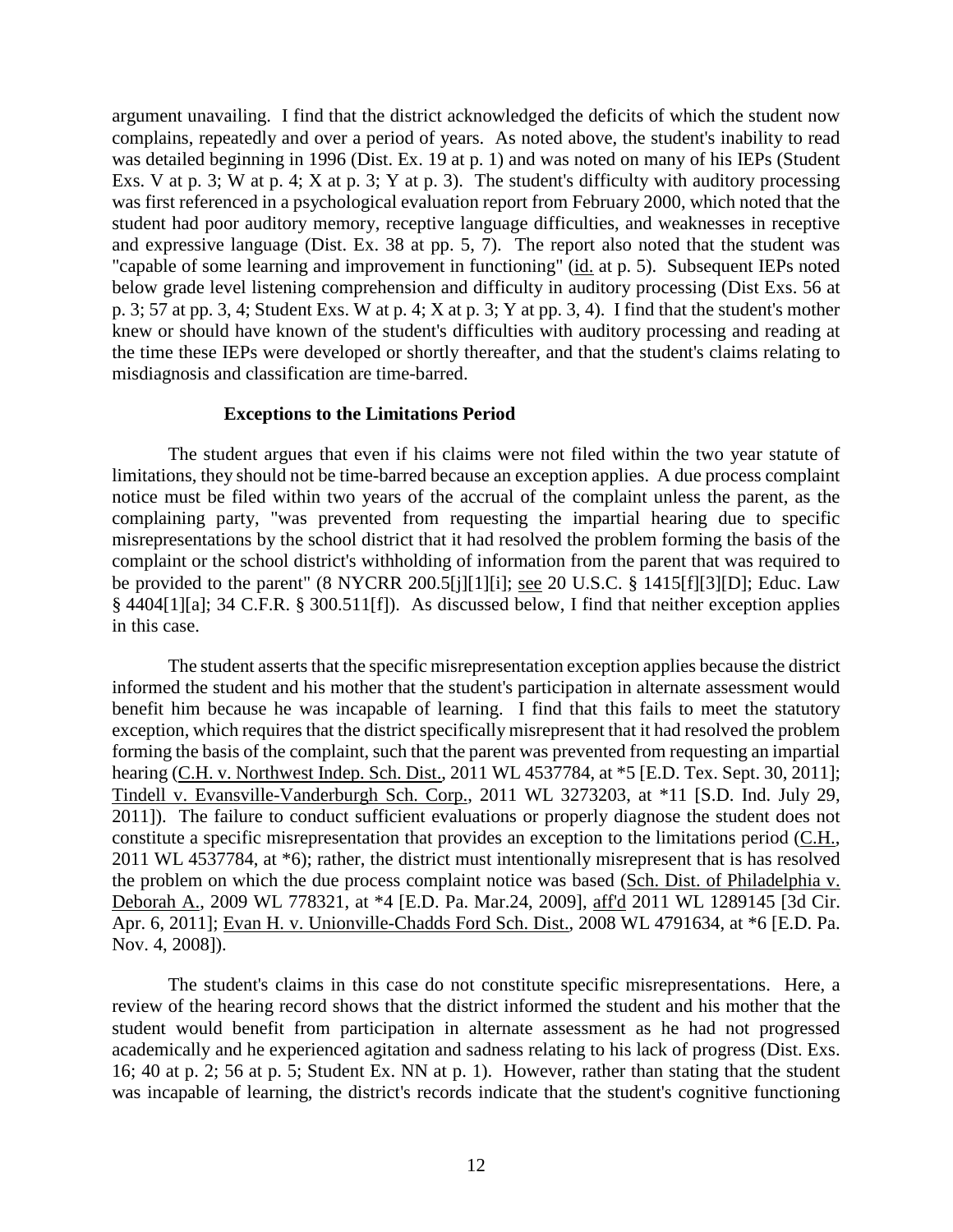had improved between 2003 and 2005 (Dist. Ex. 40 at p. 5), but that his academic difficulties were often a function of his inattention in class (Student Ex. NN at p. 1). Accordingly, the district recommended participation in alternate assessment at a vocational high school to allow the student to experience success and make attending school a more positive experience for him (Dist. Exs. 16; 56 at p. 5). Therefore, under the circumstances, the exception to the statute of limitations does not apply.

The student further argues that the hearing record establishes that the district at no point provided notices to either him or his mother sufficient to meet the definitions of prior written notice or procedural safeguards notice under the IDEA (20 U.S.C. § 1415[c][1], [d][2]; see 34 C.F.R. §§ 300.503[b]; 300.504[c]). However, as discussed below, I find that although the district did not provide the parent with all the information it was required to, the parent was not prevented from requesting an impartial hearing because of this. Case law interpreting the "withholding of information" exception to the statute of limitations has found the phrase to apply only to the requirement that parents be provided with certain procedural safeguards (C.H., 2011 WL 4537784, at \*7; R.B. v. Dep't of Educ., 2011 WL 4375694, at \*6-\*7 [S.D.N.Y. Sept. 16, 2011]; Tindell, 2011 WL 3273203, at \*11; El Paso Indep. Sch. Dist. v. Richard R., 567 F. Supp. 2d 918, 943 [W.D. Tex. 2008]; Evan H., 2008 WL 4791634, at \*7; see 20 U.S.C. § 1415[d]; 34 C.F.R. § 300.504; 8 NYCRR 200.5[f]). Furthermore, if the parent is aware of his or her rights in developing a student's educational program, it has been held that the failure to provide the procedural safeguards does not under all circumstances prevent the parent from requesting an impartial hearing (R.B., 2011 WL 4375694, at \*7; El Paso Indep. Sch. Dist., 567 F. Supp. 2d at 945; see Application of a Child with a Disability, Appeal No. 07-116). In this case, although the enclosures are not included in the hearing record, letters from the district to the parent, as well as the student's IEPs, indicate that the student's mother and grandmother were provided with copies of the procedural safeguards notice on numerous occasions between 1994 and 2005 (Dist. Exs. 6 at p. 4; 8 at p. 1; 17 at p. 5; 24-27; 51 at pp. 1-2; 54-55; see Dist. Ex. 23 at p. 3). On other occasions, although not always clear if the parent or grandmother was provided with a full notice of procedural safeguards, communications to the parent or grandmother indicate specifically the right to request an impartial hearing if they disagreed with the recommendations of the district (Dist. Exs. 25; 27-29; 31; 51 at p. 1; 54). Accordingly, I find that the evidence does not support the conclusion that the student's mother was prevented from timely requesting an impartial hearing on the basis that the district withheld the procedural safeguard notices it was required to provide her and the exception to the statute of limitations defense does not apply.<sup>11</sup>

# **Compensatory Education—Applicable Standards**

Compensatory education is an equitable remedy that is tailored to meet the unique circumstances of each case (see Wenger v. Canastota, 979 F. Supp. 147, 151 [N.D.N.Y. 1997]). Compensatory education may be awarded to a student with a disability who no longer meets the

 $<sup>11</sup>$  The student also asserts that after he reached 18 years of age, the district was obligated to provide him directly</sup> with the procedural safeguards, instead of his parent. However, as noted above, New York does not transfer procedural rights held by parents of disabled students to the students at the age of majority. Moreover, a district may not terminate the provision of special education services to a student between the ages of 18 and 21 on the basis of the student's consent, despite the student's legal competence (see Mrs. C. v. Wheaton, 916 F.2d 69, 72-74 [2d Cir. 1990]). Therefore, I find this argument unpersuasive.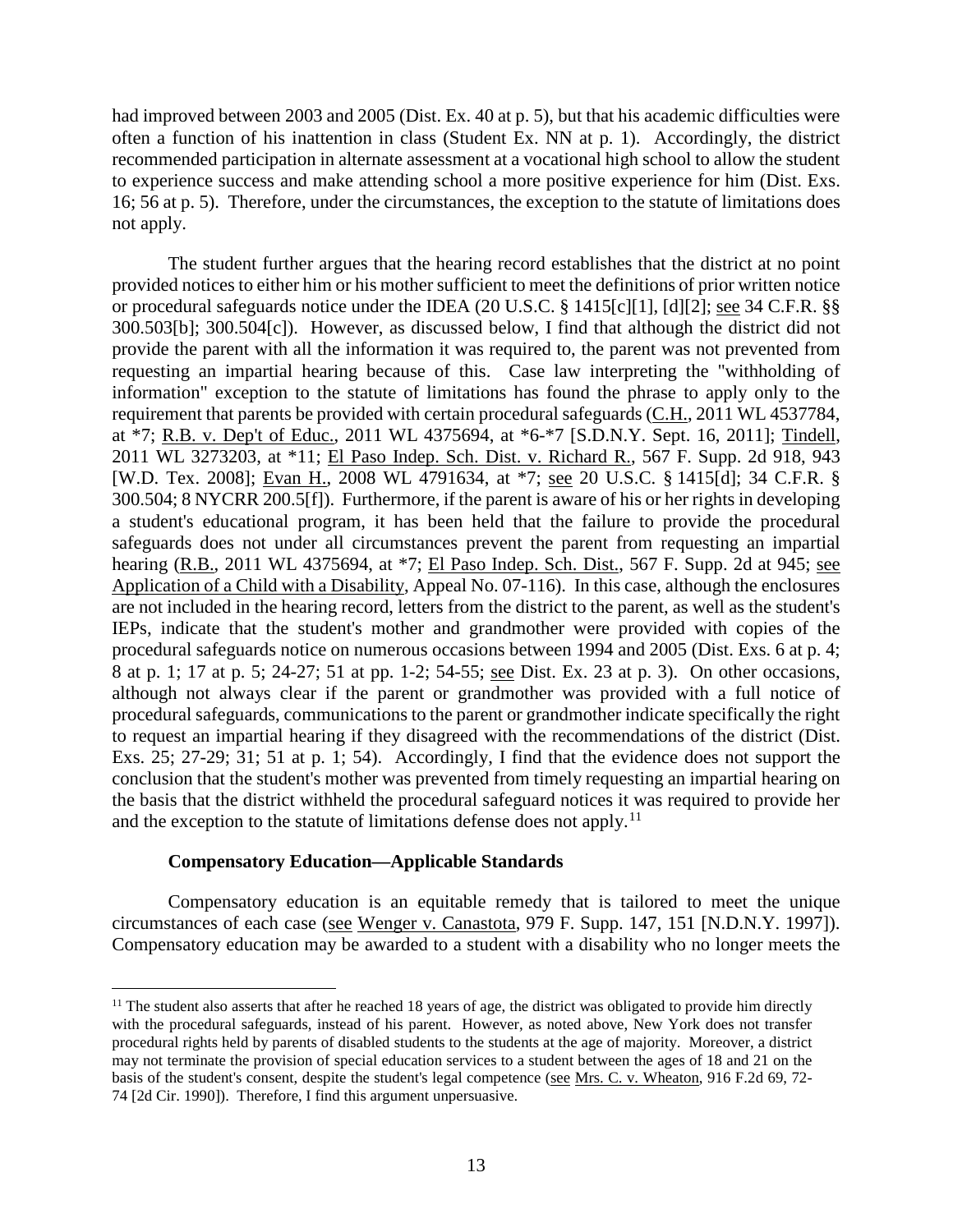eligibility criteria for receiving instruction under the IDEA (see 20 U.S.C. §§ 1401[3]; 1412[a][1][B]; Educ. Law §§ 3202[1]; 4401[1]; 4402[5]). In New York State, a student who is otherwise eligible as a student with a disability may continue to obtain services under the IDEA until he or she receives either a local or Regents high school diploma (34 C.F.R. § 300.102[a][3][i]; 8 NYCRR 100.5[b][7][iii]; see Application of the Bd. of Educ., Appeal No. 05-084; Application of the Bd. of Educ., Appeal No. 05-037), or until the conclusion of the ten-month school year in which he or she turns age 21 (Educ. Law §§ 3202[1], 4401[1], 4402[5][b];<sup>12</sup> 8 NYCRR 100.9[e], 200.1[zz]; see 34 C.F.R. § 300.102[a][1], [a][3][ii]; Application of a Child with a Disability, Appeal No. 04-100). Within the Second Circuit, compensatory education has been awarded to students who are ineligible by reason of age or graduation if there has been a gross violation of the IDEA resulting in the denial of, or exclusion from, educational services for a substantial period of time (see French, 2011 WL 5222856, at \*2; Somoza, 538 F.3d at 109 n.2, 113 n.6; Mrs. C. v. Wheaton, 916 F.2d 69, 75 [2d Cir. 1990]; Burr v. Ambach, 863 F.2d 1071, 1075 [2d Cir. 1988]; Cosgrove v. Bd. of Educ., 175 F. Supp. 2d 375, 387 [N.D.N.Y. 2001]; Wenger, 979 F. Supp. at 150-51; Application of a Child with a Disability, Appeal No. 03-078 [awarding two years of instruction after expiration of IDEA eligibility as compensatory education]).

Here, as discussed above, the district conceded that it did not offer the student a FAPE for the 2008-09 and 2009-10 school years, and it has not appealed the impartial hearing officer's determination that there was a gross violation of the IDEA for those school years, such that the student is entitled to compensatory education. The purpose of a compensatory education award is to remedy a denial of a FAPE (see P. v. Newington Bd. of Educ., 546 F.3d 111, 123 [2d Cir. 1998] [holding that compensatory education is a remedy designed to "make up for" a denial of a FAPE]; see also Reid v. Dist. of Columbia, 401 F.3d 516, 524 [DC Cir. 2005] [holding that, in fashioning an appropriate compensatory education remedy, "the inquiry must be fact-specific, and to accomplish IDEA's purposes, the ultimate award must be reasonably calculated to provide the educational benefits that likely would have accrued from special education services the school district should have supplied in the first place"]; Parents of Student W. v. Puyallup Sch. Dist., 31 F.3d 1489, 1497 [9th Cir. 1994] [holding that "(a)ppropriate relief is relief designed to ensure that the student is appropriately educated within the meaning of the IDEA"]; Application of the Dep't of Educ., Appeal No. 11-075; Application of a Student with a Disability, Appeal No. 10-052). Accordingly, an award of compensatory education should aim to place the student in the position he would have been in had the district complied with its obligations (see Newington, 546 F.3d at 123 [holding that compensatory education awards should be designed so as to "appropriately address[] the problems with the IEP"]; see also Draper v. Atlanta Indep. Sch. Sys., 518 F.3d 1275, 1289 [11th Cir. 2008] [holding that "(c)ompensatory awards should place children in the position they would have been in but for the violation of the Act"]; Bd. of Educ. v. L.M., 478 F.3d 307, 316 [6th Cir. 2007] [holding that "a flexible approach, rather than a rote hour-by-hour compensation award, is more likely to address (the student's) educational problems successfully"]; Reid, 401 F.3d at 518, 525 [holding that compensatory education is a "replacement of educational services the child should have received in the first place" and that compensatory education awards "should aim to place disabled children in the same position they would have occupied but for the

<sup>&</sup>lt;sup>12</sup> If a student with a disability reaches age 21 during the period commencing July 1st and ending on August 31st and if he or she is otherwise eligible for extended school year services, the student shall be entitled to continue in a July and August program until August 31st or until the termination of the summer program, whichever shall first occur (Educ. Law § 4402[5][a]).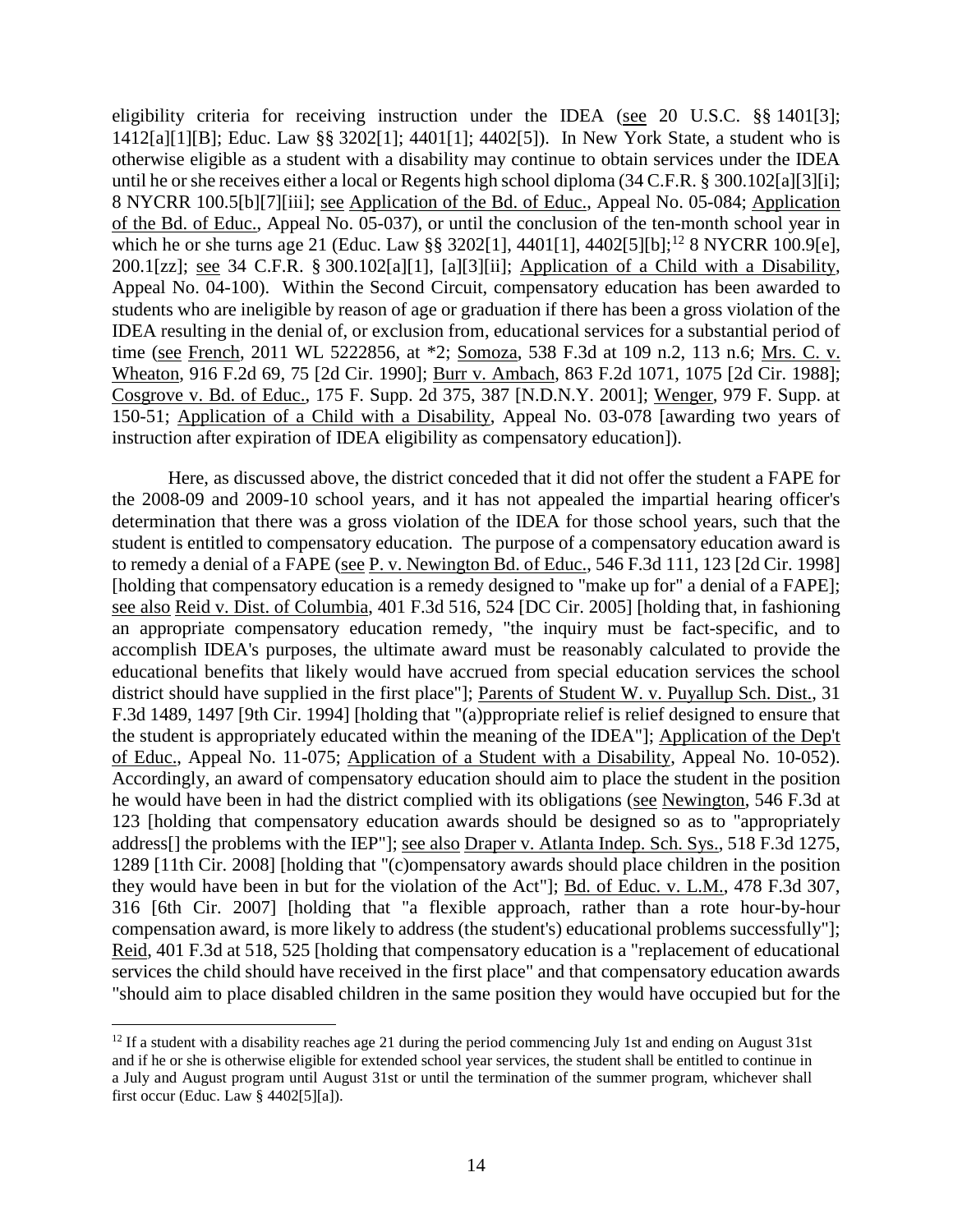school district's violations of IDEA"]; Puyallup, 31 F.3d at 1497 ["There is no obligation to provide a day-for-day compensation for time missed"]). $^{13}$ 

#### **Lindamood-Bell**

The impartial hearing officer awarded 480 hours of 1:1 reading instruction at LMB, with an additional 480 hours awarded if certain conditions were met (IHO Decision at p. 72). On appeal, the student requests 500 additional hours of tutoring at LMB. The center director for LMB's learning center testified that the student exhibited severe difficulties in orthographic processing and phoneme awareness (Tr. pp. 762, 775-77, 788). When LMB first evaluated the student in April 2010, it recommended that the student receive 480 hours of instruction (Student Ex. H at p.  $4)$ .<sup>14</sup> The center director testified that the recommendation was designed to be sufficient "to stimulate both phoneme awareness, orthographic processing, and that imagery language connection, enough that [the student] would be a functional reader," sufficient to allow him to read signs and directions (Tr. pp. 791-93). She further testified that upon learning that the student desired to take the GED exam, the recommendation was revised upward to reflect a ninth grade reading level, which she believed could be achieved with between 1,000 and 1,5000 hours of instruction (Tr. pp. 792-94).

Although the student seeks additional hours of LMB services beyond the 960 hours already awarded him, he provides no legal basis for such an additional award. As discussed above, the purpose of compensatory education is not to guarantee a particular result or level of student achievement, but to fashion a remedy that attempts to place a student in the position he or she would have occupied had the public school complied with its obligations under the IDEA. There is no evidence in this case that supports the student's need for additional services beyond the first 960 hours to compensate him for the district's gross violation. Therefore, I find no reason to modify the impartial hearing officer's award, which is well tailored to meet the student's acknowledged weaknesses in reading, and provide him with an opportunity to allow him to achieve competence in reading.

The student also objects to the impartial hearing officer's timeline for completing his award, stating that an illness could cause him to lose the remainder of his award. I find this argument to be without merit, as the LMB director testified that a student is permitted three unexcused absences for each 480-hour period of instruction and additionally, that illnesses documented by a doctor's note and documented family emergencies constitute excused absences (Tr. pp. 835-36).

<sup>&</sup>lt;sup>13</sup> Despite the student's claims regarding whether his discharge from the district in 2008 was appropriate, I do not address that issue here, as the district conceded that it did not offer the student a FAPE for the 2008-09 and 2009- 10 school years (Tr. p. 336).

<sup>&</sup>lt;sup>14</sup> The hearing record contains multiple duplicative exhibits, mostly as a result of the student submitting multiple copies of the same exhibits into evidence (Student Exs. J; L; N; P). For purposes of this decision, only student exhibits are cited in instances in which both district and student exhibits are identical. I remind the impartial hearing officer that it is her responsibility to exclude evidence that she determines to be irrelevant, immaterial, unreliable, or unduly repetitious (see 8 NYCRR 200.5[j][3][xii][c]).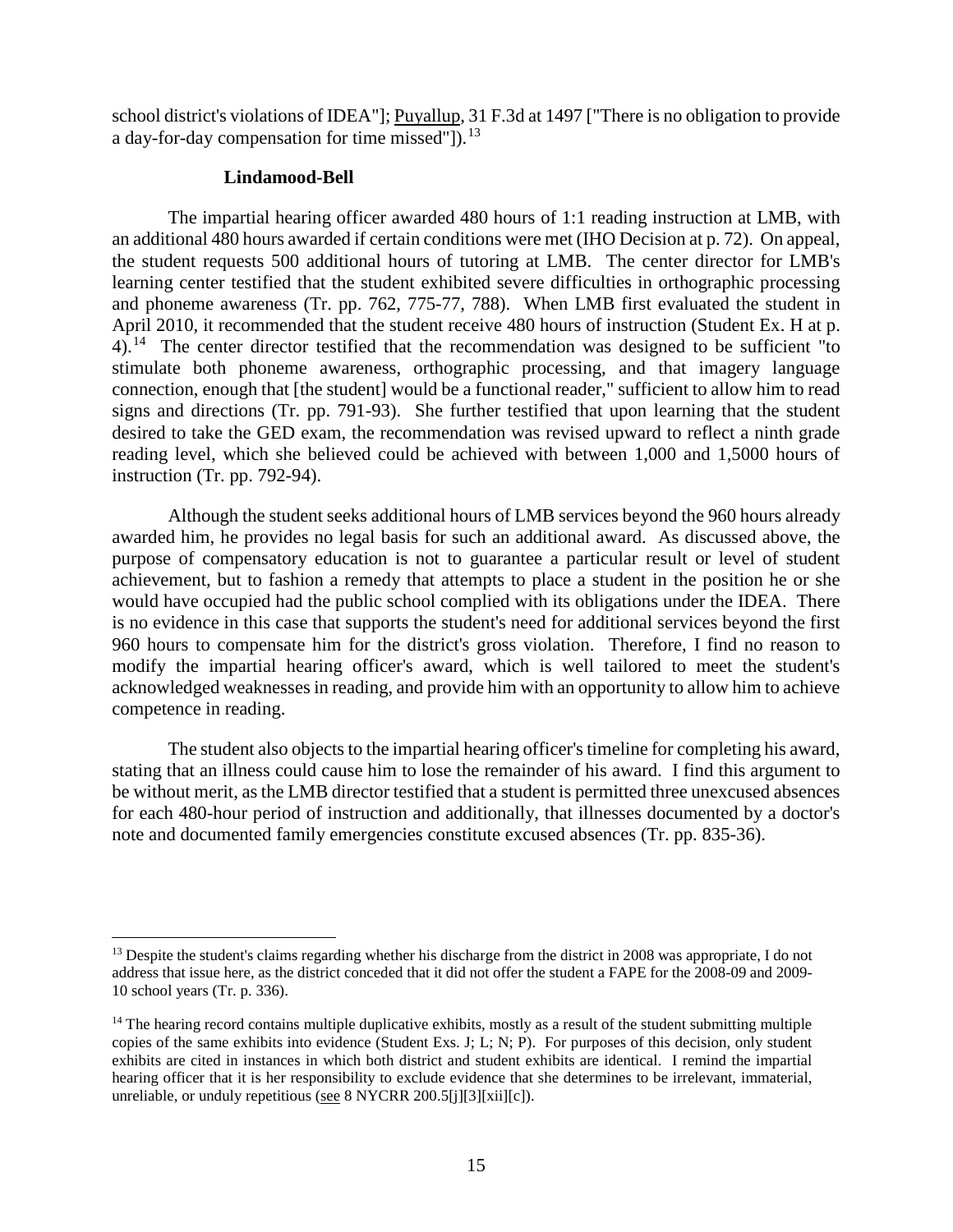## **Huntington Learning Center**

The student also asserts that the impartial hearing officer erred in not awarding him compensatory math instruction from HLC, and requests an award of 800 hours of 1:1 tutoring from HLC to address his math needs. The HLC managing director testified that testing revealed the student's highest level of math mastery to be at approximately the second grade level (Tr. pp. 1008- 10, 1051-52). She found that the student understood the basic concepts of addition, subtraction, multiplication, and division, but often made careless errors, which "would likely be overcome by the use of assistive technologies . . . as simple as a calculator" (Tr. pp. 998-1006). The student had difficulty with word problems, questions relating to place values, and monetary calculations (Tr. pp. 1003-05). The director opined that the student's difficulties with word problems were likely a result of his auditory comprehension deficits (Tr. p. 1003). The student also exhibited difficulties with general math concepts, including questions on probability, multiples and divisors, and geometry (Tr. p. 1007). The director testified that the student would require 800 hours of instruction to progress to the ninth or tenth grade level necessary to pass the GED exam (Tr. pp. 1009, 1014, 1055-56). To reach a level of functional math literacy of approximately a seventh grade level, sufficient to manage a bank account and credit card, the director opined that the student would require 500 hours of instruction (Tr. pp. 1016, 1059).

The neuropsychologist who evaluated the student found that the student functioned at a 3.8 grade level in math calculation skills, a 4.1 grade level in problem solving skills, and a 4.5 grade level in math fluency (Tr. p. 1642; Student Ex. S at pp. 13, 28-29). The private neuropsychological evaluation report indicated that the student could answer addition and subtraction questions to the extent that they did not require understanding of place value or the ability to regroup (Student Ex. S at p. 13). The student could also multiply and divide one-digit numbers (id.). However, the student "show[ed] little understanding o[f] what is need to solve word problems" (id.).<sup>15</sup> The neuropsychologist also noted that the student had difficulties understanding basic math facts, performing multistep problems, and determining which operations were required to solve problems (id.). The neuropsychologist concluded that the student exhibited traits common to dyscalculia, "a specific neurologic disorder affecting a person's ability to understand and/or manipulate numbers" (id. at p. 28). The neuropsychologist recommended that the student receive "math remediation and programs to help him with spatial, procedural and verbal aspects of math calculation and problem solving skills" (id. at p. 30).

While I find that the hearing record shows that the mathematics tutoring services offered by HLC would be part of an appropriate compensatory education award, the evidence does not support an award in the amount of math tutoring recommended by HLC. Again, in crafting an appropriate award for the student, it is important to remember that any services granted should aim to put the student in the position he would have occupied had the district met its obligations under the IDEA. The HLC director testified that she estimated that the student would require approximately 100 hours of instruction to increase his math functioning one grade level (Tr. pp. 1009, 1014, 1059). Because the student was deprived of services for two school years, I will award him 200 hours of HLC tutoring in math (Tr. p. 1021).

<sup>&</sup>lt;sup>15</sup> In a deviation from the findings of the HLC testing, the neuropsychologist reported that the student could identify the value of and add coins (Student Ex. S at p. 13).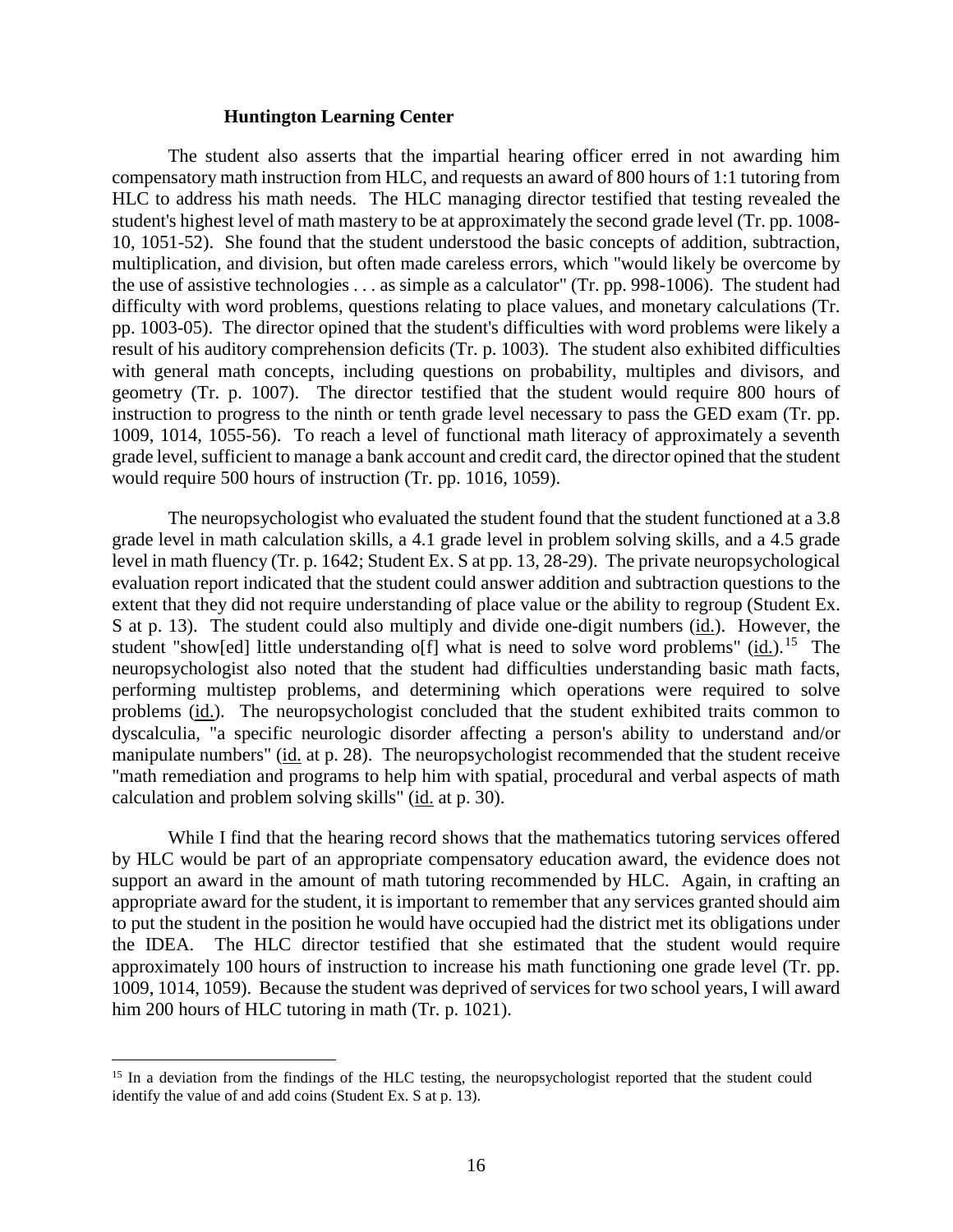## **Speech-language Therapy**

On appeal, the student requests an award of an additional 300 hours of speech-language services, based on the recommendation of the speech-language pathologist who evaluated him. The evaluation found the student to have auditory and phonological processing disorders (Student Exs. P; Q). The speech-language pathologist testified that the student was at the third percentile in auditory processing (Tr. p. 1365). She further testified that the student suffered from short-term and working memory deficits, which could be related to his problems with auditory processing (Tr. pp. 1367, 1374-75, 1380). Furthermore, the student had significant difficulty with temporal integration, such that he required additional time to process speech (Tr. pp. 1367-68, 1371). In addition, the student had difficulties with phoneme blending and auditory decoding, indicative of his reading disability (Tr. pp. 1371-73). The speech-language pathologist recommended that the student receive two or three 45-minute sessions of speech language therapy over a period of two to three years (Tr. pp. 1404-05).

Based on my review of hearing record, including the student's auditory processing and language processing evaluations (Student Exs. P at p. 8; Q at pp. 8-9), I agree with the student that the impartial hearing officer awarded him an insufficient amount of speech-language therapy to compensate for the deprivations he suffered during the 2008-09 and 2009-10 school years. Although a 1:1 hourly award is not always appropriate, I note that the last IEPs developed for the student for the 2005-06 and 2006-07 school years specified that he receive speech-language therapy twice weekly (Dist. Ex. 56 at p. 12; Dist. Ex. 57 at p. 15). Upon review of the student's significant receptive and expressive language needs, I find that one session per week of speechlanguage therapy would not be sufficient to address them. Accordingly, the student should receive 126 hours of speech language therapy (two 45-minute sessions per week for two 42-week school years).

# **Occupational Therapy**

The student also contends that as the district OT evaluator recommended the provision of OT to the student, the impartial hearing officer erred in not awarding any OT services. I agree. The district's occupational therapist testified that the student had difficulties writing, including letter size, word formation, word spacing, and alignment (Tr. pp. 1281-82). She noted that, although keyboarding skills generally take precedence once a student reaches nine years of age, it is still "very important . . . to have basic writing skills" sufficient to fill out job applications and write checks (Tr. pp. 1282-83). She also opined that the student's writing difficulties were exacerbated by his inability to read (Tr. p. 1311). Furthermore, she testified that unless the student received OT to address his memory and ocular motor deficits, those deficits would have a significant impact on his ability to use a keyboard, such that it was necessary for the student to work on both skill sets (Tr. pp. 1286, 1290-91). She recommended that the student receive OT twice weekly for 30-minute sessions for between six months and one year, as one session per week "would not be sufficient" to address the student's deficits (Tr. pp. 1303-5). The occupational therapist admitted that she was unsure what amount of services would address the student's lack of OT services for several years; rather, she focused on "what I think would be optimal right at this moment" (Tr. pp. 1307-08).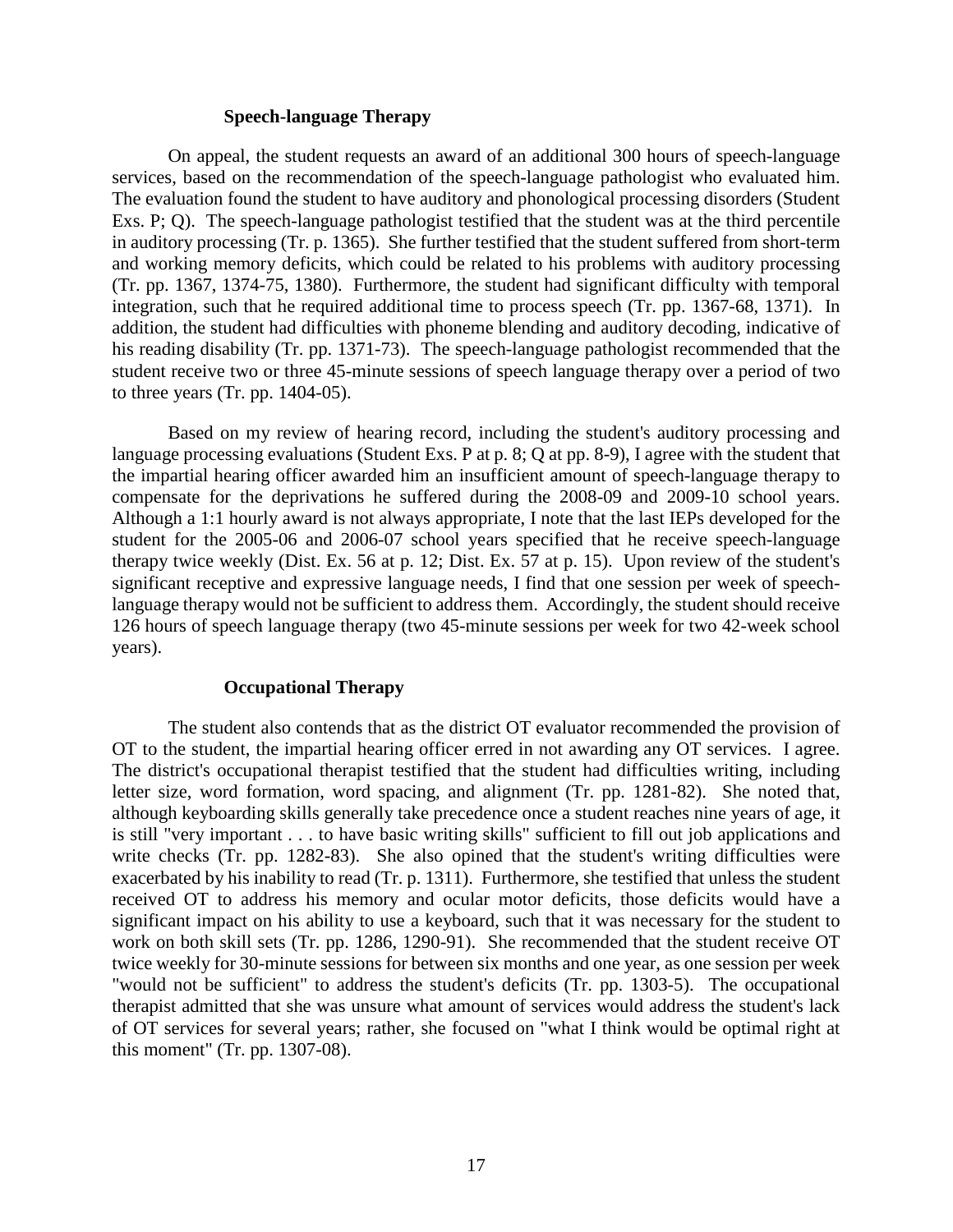Based on the testimony of the district's OT evaluator, and my review of the hearing record, I find that the record supports an award of 42 hours of OT (one year of two 30-minute sessions per week for a 42-week school year).

## **Vocational Training**

The student requests that he be permitted to defer his vocational training award until the completion of his compensatory education award. He provides no arguments as to why it is inappropriate to initiate the vocational training after the first 26-week period of LMB reading instruction; however, having considered the testimony of the private neuropsychologist who evaluated the student that he should be given vocational training after completion of his educational program (Tr. pp. 1613-14, 1639), I find that it would be equitable in these circumstances to permit the student to defer vocational assessment and training until completion of his LMB reading instruction and HLC math instruction. In the event that the student does not complete his award of educational services, he will be permitted to request the vocational assessment at any time within one year from the date of this decision.

#### **Assistive Technology**

On appeal, the student requests voice dictation software and a money calculator as assistive technology devices. State regulations provide that in developing an IEP, the CSE shall "consider whether the student requires assistive technology devices and services, including whether the use of school-purchased assistive technology devices is required to be used in the student's home or in other settings in order for the student to receive a free appropriate public education" (8 NYCRR  $200.4\text{d}$ [3][v]). Accordingly, in these circumstances, compensatory education in the form of an assistive technology services award should be granted when the services are necessary to assist the student in accessing the instructional portions of a compensatory education award.

The district's assistive technology evaluation report recommended that the student be provided with assistive technology to aide him in writing, spelling, and reading (Student Ex. L at p. 2). Specifically, the report recommended that the student be given a laptop with word prediction and reading/writing software with scanning capabilities, a scanner, and a flash drive (id. at pp. 3- 4). The private assistive technology evaluation report also recommended voice dictation software, a microphone, a printer, math software, a money calculator, and technology training (Student Ex. R at pp. 5-7). The private assistive technology evaluator testified that he recommended dictation software because it would be "much more efficient and easier" for the student to use (Tr. p. 1476). However, he did not opine that word prediction software would not be appropriate to address the student's needs, simply that voice dictation software was "the technology that best addresses" the student's writing deficiencies (Tr. pp. 1483-86). The district's director of the center of assistive technology testified that assistive technology recommendations must consider the tasks the student will be asked to perform and in what environment (Tr. pp. 1141-45, 1147-50). She opined that as the student was not currently in an educational placement, it made more sense to recommend a trial with basic assistive technology and then evaluate the student once a placement was determined (Tr. pp. 1154-56, 1159-61, 1165-67, 1230).

I find that the impartial hearing officer's award properly addressed the student's immediate need for assistive technology services to access his compensatory education award, and left flexibility for additional assistive technology services in the event that he requires them. I note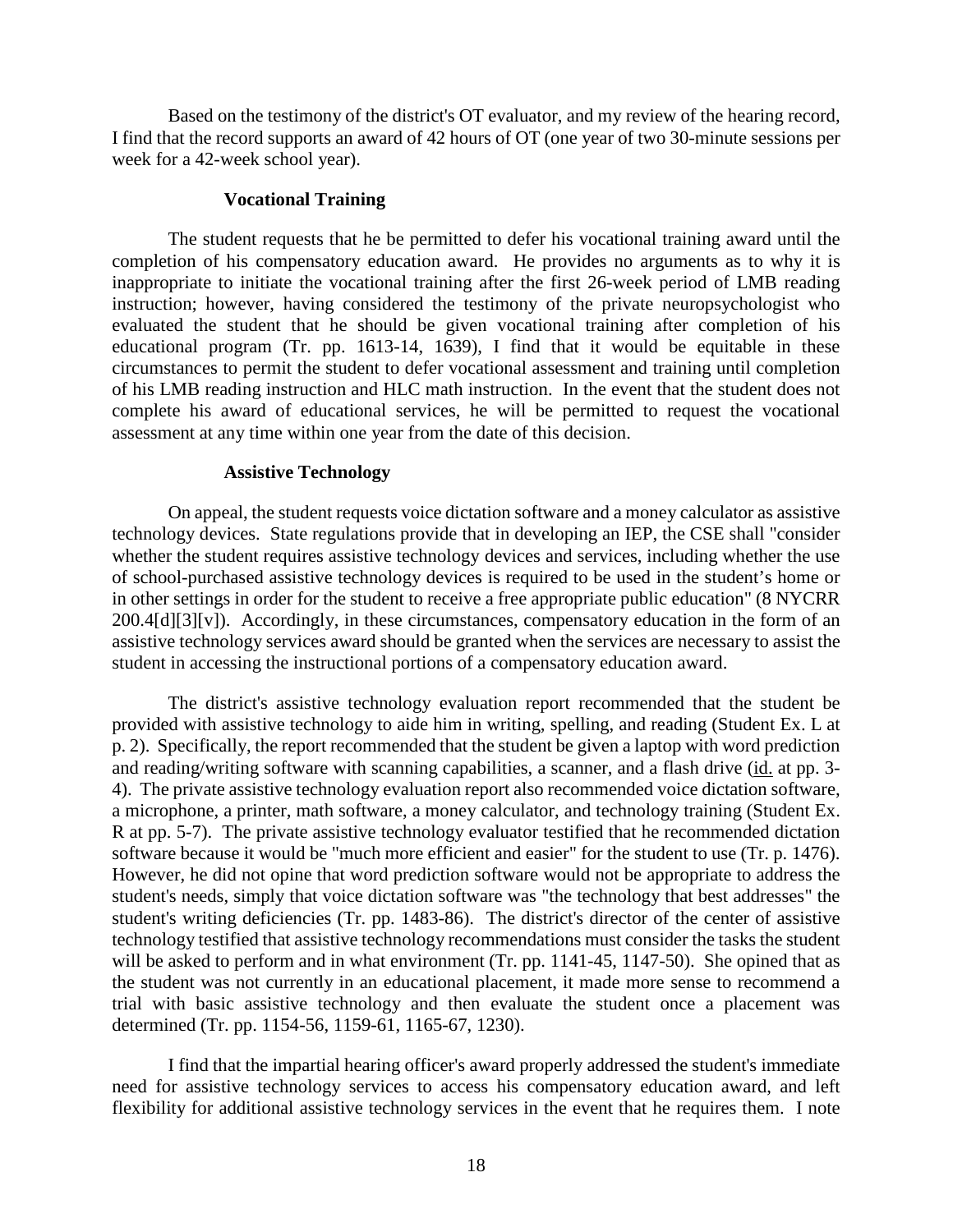that the student's program at LMB is directed at teaching him to read and the student has failed to establish how voice dictation software would assist him in this endeavor. Once the student's reading deficits have been remediated and OT has been implemented to address his ocular motor deficits, his ability to use a keyboard should increase significantly, lessening the discrepancy between the student's ability to write using a keyboard and using dictation software.

## **Independent Educational Evaluations**

The IDEA and State and federal regulations guarantee parents the right to obtain an IEE (see 20 U.S.C. § 1415[b][1]; 34 C.F.R. § 300.502; 8 NYCRR 200.5[g]). IEEs are defined by State regulation as "an individual evaluation of a student with a disability or a student thought to have a disability, conducted by a qualified examiner who is not employed by the public agency responsible for the education of the student" (8 NYCRR 200.1[z]; see 34 C.F.R. § 300.502[a][3][i]). In addition to the generalized right to an IEE, parents have the right to have an IEE conducted at public expense if the parent disagrees with an evaluation conducted by the district, or if an impartial hearing officer requests that one be conducted as part of a hearing on a due process complaint notice (34 C.F.R § 300.502[b], [d]; 8 NYCRR 200.5[g][1], [2]).

The student contends that because the district did not attempt to defend the psychoeducational evaluation it conducted in 2005, he was entitled to reimbursement for the private neuropsychological evaluation he obtained in 2010. However, I note that in order to obtain an IEE at public expense the district must have conducted an evaluation with which the parent disagrees, and the parent must make a request for an IEE at public expense (34 C.F.R. 300.502[b][1], [2]). The private neuropsychological evaluation obtained by the student was conducted over three days, two of which occurred prior to the date of the due process complaint notice (Dist. Ex. 1; Student Ex. M). The hearing record contains no indication that the student requested that the district pay for an IEE prior to the time that he obtained one. Furthermore, the due process complaint notice did not request an IEE at public expense, instead seeking reimbursement for a private evaluation already obtained (Dist. Ex. 1 at p. 8). In any event, there is no evidence of disagreement with any district evaluation. Because the student was not challenging a district evaluation, the district was not responsible for reimbursement (P.P. v. West Chester Area Sch. Dist., 585 F.3d 727, 740 [3d Cir. 2009]).

With regard to the private assistive technology evaluation, counsel for the student asserted that the district's assistive technology evaluation was deficient and incomplete and requested that the impartial hearing officer order the district to fund an IEE (Tr. pp. 896-97). The district indicated its belief that the evaluation was sufficient and that it intended to defend its evaluation (Tr. pp. 895-97, 899-907, 926-27; see 34 C.F.R. § 300.502[b][2][i], [3]). The impartial hearing officer explicitly found that the district's assistive technology evaluation was appropriate (IHO Decision at p. 70), such that the student was not entitled to funding for the private assistive technology evaluation at public expense (34 C.F.R. § 300.503[b][3]). Furthermore, the request for reimbursement for the private assistive technology evaluation was not set forth in the student's due process complaint notice, and a party requesting an impartial hearing may not raise issues at the impartial hearing that were not raised in its original due process complaint notice unless the other party agrees (20 U.S.C. § 1415[f][3][B]; 34 C.F.R. §§ 300.508[d][3][i], 300.511[d]; 8 NYCRR 200.5[j][1][ii]) or the original due process complaint is amended prior to the impartial hearing per permission given by the impartial hearing officer at least five days prior to the impartial hearing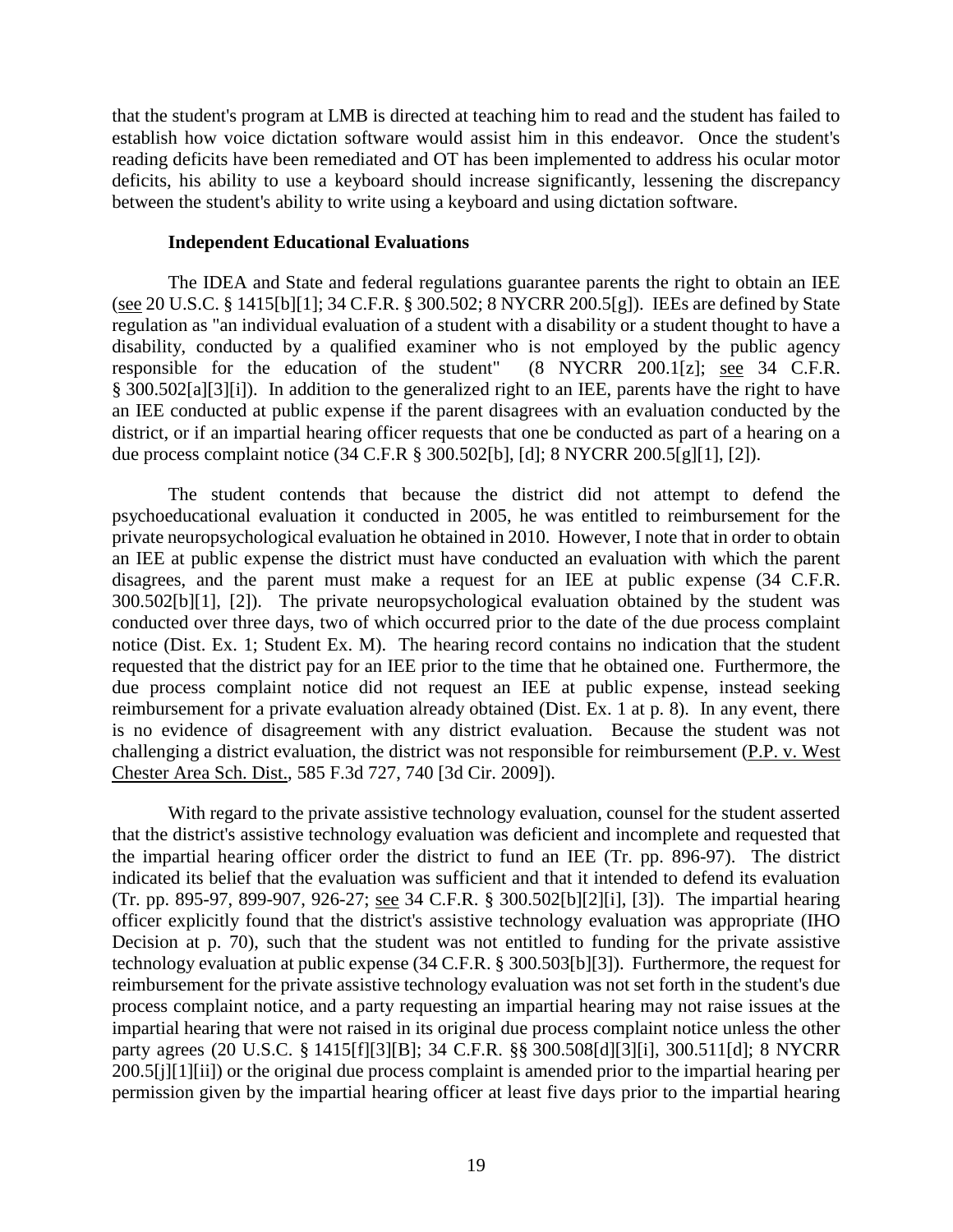(20 U.S.C. § 1415[c][2][E][i][II]; 34 C.F.R. § 300.508[d][3][ii]; 8 NYCRR 200.5[i][7][b]; see C.F. v. Dep't of Educ., 2011 WL 5130101, at \*12 [S.D.N.Y. Oct. 28, 2011]; C.D. v. Bedford Cent. Sch. Dist., 2011 WL 4914722, at \*13 [S.D.N.Y. Sept. 22, 2011]; R.B., 2011 WL 4375694, at \*6; W.M. v. Lakeland Cent. Sch. Dist., 2011 WL 1044269, \*8 [S.D.N.Y. Mar. 10, 2011]; M.P.G. v. New York City Dep't of Educ., 2010 WL 3398256, at \*8 [S.D.N.Y. Aug. 27, 2010]; Application of a Student with a Disability, Appeal No. 11-042; Application of the Bd. of Educ., Appeal No. 11- 038; Application of the Dep't of Educ., Appeal No. 10-070; Application of a Student with a Disability, Appeal No. 09-140). Accordingly, the student is not entitled to reimbursement for the private assistive technology evaluation.

# **Conclusion**

For the reasons stated above, I find the impartial hearing officer's compensatory education awards relating to LMB instruction and assistive technology were appropriate equitable remedies designed to compensate the student for the district's gross violations of the IDEA. However, I find the impartial hearing officer's award of speech-language therapy and her failure to award the student any OT or math tutoring did not sufficiently compensate the student for the deprivations caused him by the district's failures to comply with the IDEA. Accordingly, I order the district to provide the student with compensatory speech-language therapy, OT, and math tutoring in the amounts stated above. Additionally, given the student's previous lack of attendance in school, <sup>16</sup> I find that the impartial hearing officer appropriately used her discretion in structuring the relief in stages.

In closing, I note that despite the student's statutory ineligibility for further special education programs and services beyond those awarded to him as compensatory education, there are other resources available to him. The hearing record does not reflect that the student has pursued adult education programs or employment and independent living services available through the Office of Adult Career and Continuing Education Services' (ACCES, formerly known as VESID) Adult Education Programs and Policy (AEPP) or Vocational Rehabilitation (ACCESS-VR) (http://www.acces.nysed.gov). I encourage him to do so, if he finds that he requires further assistance after completing his award of compensatory education.

I have considered the student's remaining contentions and find them to be without merit.

# **THE APPEAL IS SUSTAINED TO THE EXTENT INDICATED.**

**IT IS ORDERED** that the impartial hearing officer's decision dated August 17, 2011 is modified to the extent that the district shall also fund 100 hours of compensatory 1:1 instruction in math on a 12-month school year basis at HLC (or a different agency agreed upon by the parties) at a rate of up to \$85 per hour, payable on submission of proof of attendance and to be completed within one year from the date of this decision; and

 $16$  The hearing record does not indicate that the sole reason for the student's lack of attendance was the deficiencies in his special education services.